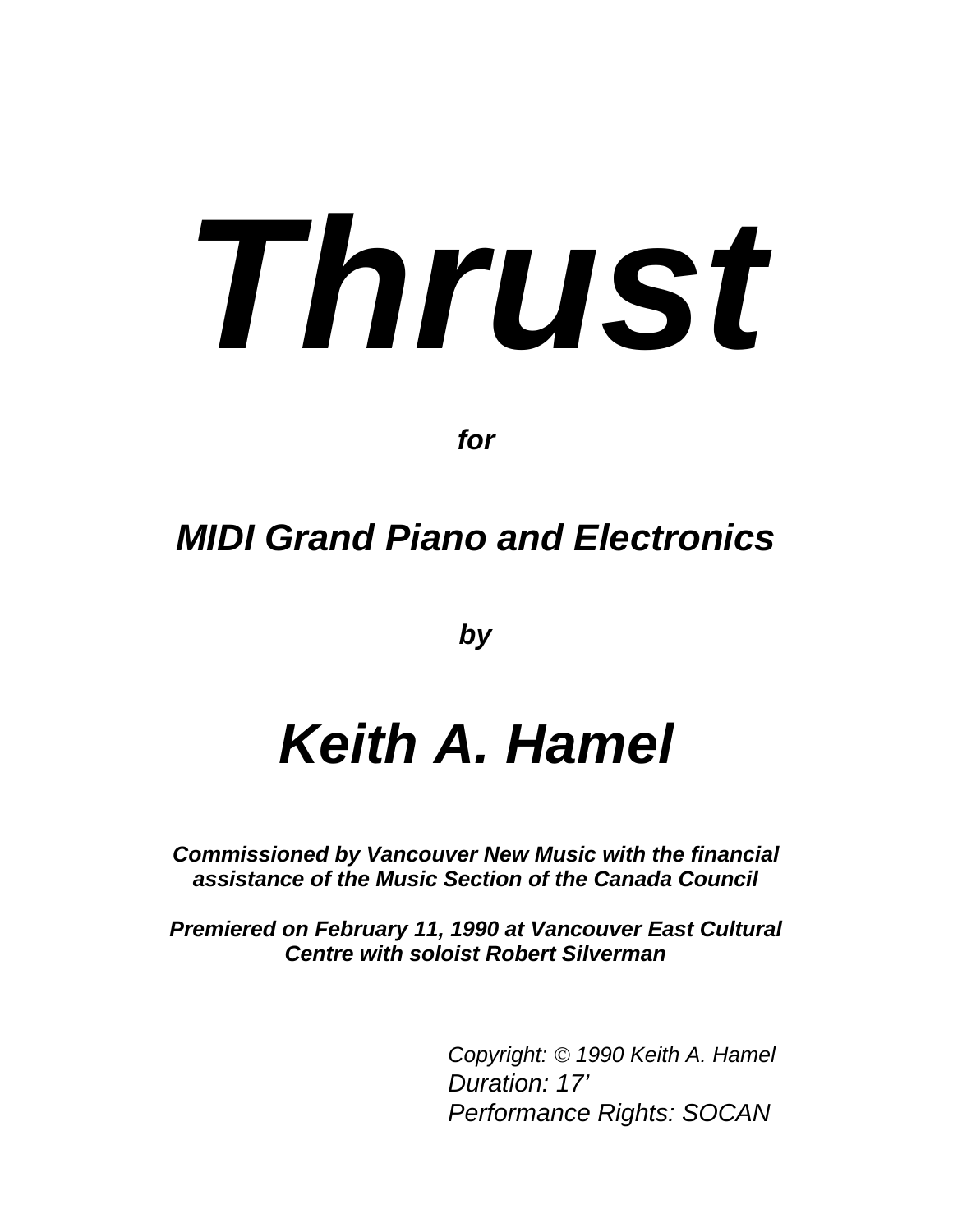# *Dedicated to*

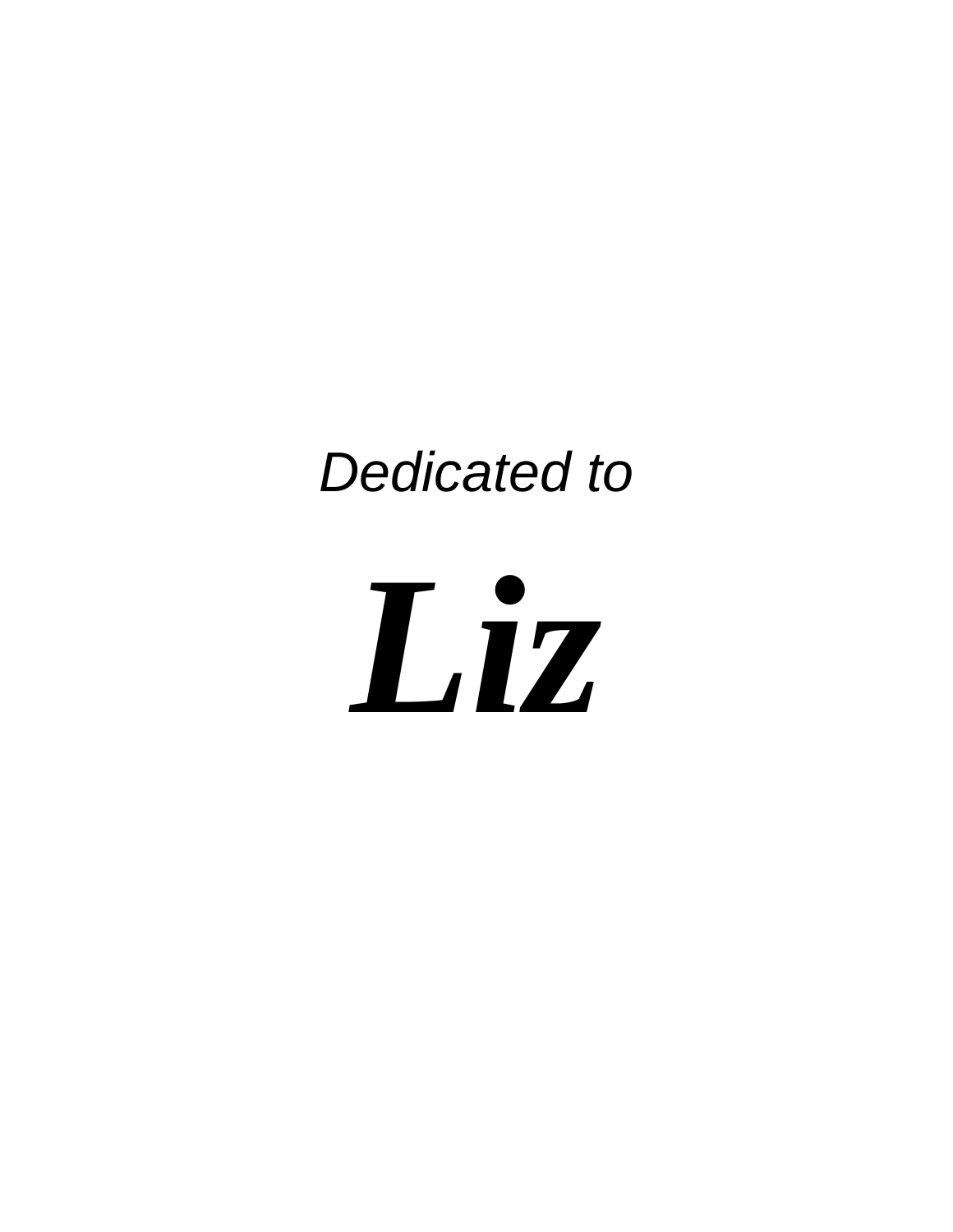### **Performance Notes**

#### **Required Hardware**

2 Apple Macintosh Computers 2 MIDI interfaces (ie. Opcode Studio Plus) 1 Yamaha TX-816 digital synthesizer 1 Roland Alpha Juno II synthesizer 1 Akai ME30 PII MIDI patcher (or comparable device with merge capability).

#### **Required Software Applications**

*Performer* by Mark of the Unicorn (Version 2.41 or later). *Max Patcher* - by Opcode Systems (Version 1.0 or later) *Editor/Librarian* for Yamaha TX/DX by Opcode Systems

**Required Files** (may be obtained from the composer)

| <b>Thrust-Voices</b> | (Editor/Librarian file) |
|----------------------|-------------------------|
| Thrust-seq           | (Performer file)        |
| Thrust-patch         | (Max Patcher file)      |

#### **Performance Setup**

With the Editor/Librarian program, open the *Thrust-voices* file and download the voices to the TX816. Once downloaded, the voices will remain in the TX816 until the voices are changed.

The equipment should be set the following MIDI channels:

Yamaha MIDI Grand - sending on channel 1 TX816 - modules 1 - 8 are set to channels 1 - 8 Roland Alpha Juno II - channel 9

Each computer has a MIDI Interface connected to it, with Computer-1 using both modem and printer ports, and requiring a total of 2 MIDI inputs and 4 MIDI outputs. Computer-2 uses only the modem port, and requires only one MIDI in and one MIDI out. The synthesizers and computers should be connected as shown in the diagram below. The sequencer file *Thrust-seq* is loaded on Computer-1, and the Max patcher file *Thrust-patch* on Computer-2.

The MIDI output from the MIDI grand piano is connected to the modem input of Computer-1. MIDI outputs from computer-1 (modem port) go to the Alpha Juno, modules 5-8 of the TX816 and to a MIDI merger. The MIDI outputs from computer-1 (printer port) go to the MIDI input of computer-2 (modem port). The MIDI output from computer-2 (modem port) is sent to the MIDI merger (where it is merged with the MIDI signal coming from Computer-1) and the output of the merger is sent to modules 1 - 4 of the TX816.

The audio outputs from all synthesizers (totally 10 channels) are connected to a mixer and amplification system. If desired, the piano may also be amplified.

#### **Performance Instructions**

Before beginning performance, ensure that the MIDI piano is turned on, and that the panel is locked (to prevent buttons being pushed accidentally). In the sequencer (running on computer-1) set Patch-Thru to auto-channelize, and put the MIDI-Grand track into record mode - this causes the incoming MIDI data to be patched through to channels 1 through 4. In the Max Patcher program (running on computer-2) click the large button so that the starting patches are sent to the modules 1-4 of the TX816. Once the performance begins, the computer operator must try to synchronize the sequencer with the piano performance by clicking on the fast-forward button or momentarily depressing the pause button on the sequencer. The sequencer should never be stopped during the performance. In addition to driving the synthesizers, the sequencer sends patch changes cues to the Max Patcher program (on computer-2) which in turn changes the voices on modules 1 - 4 of the TX816.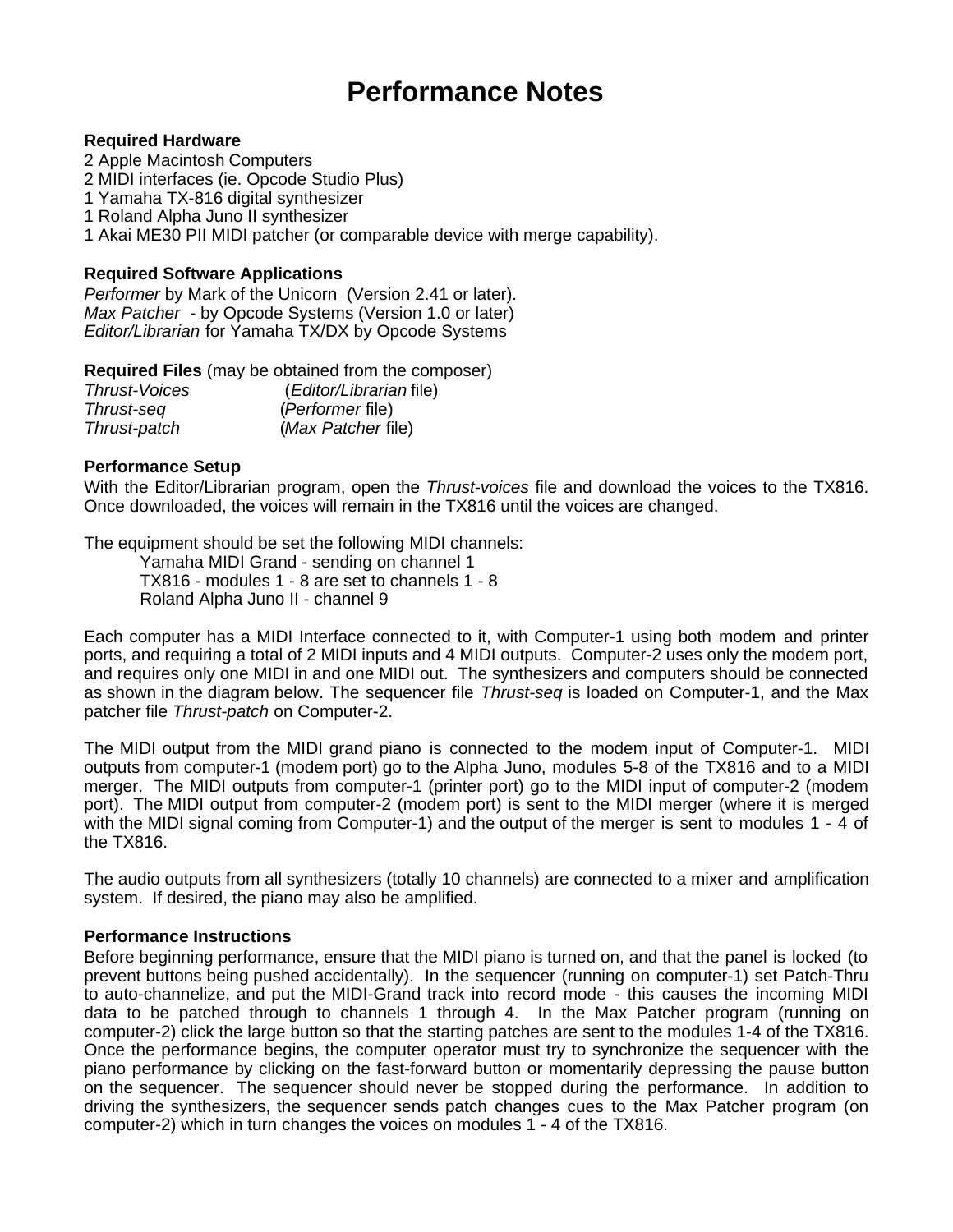## **MIDI Setup**

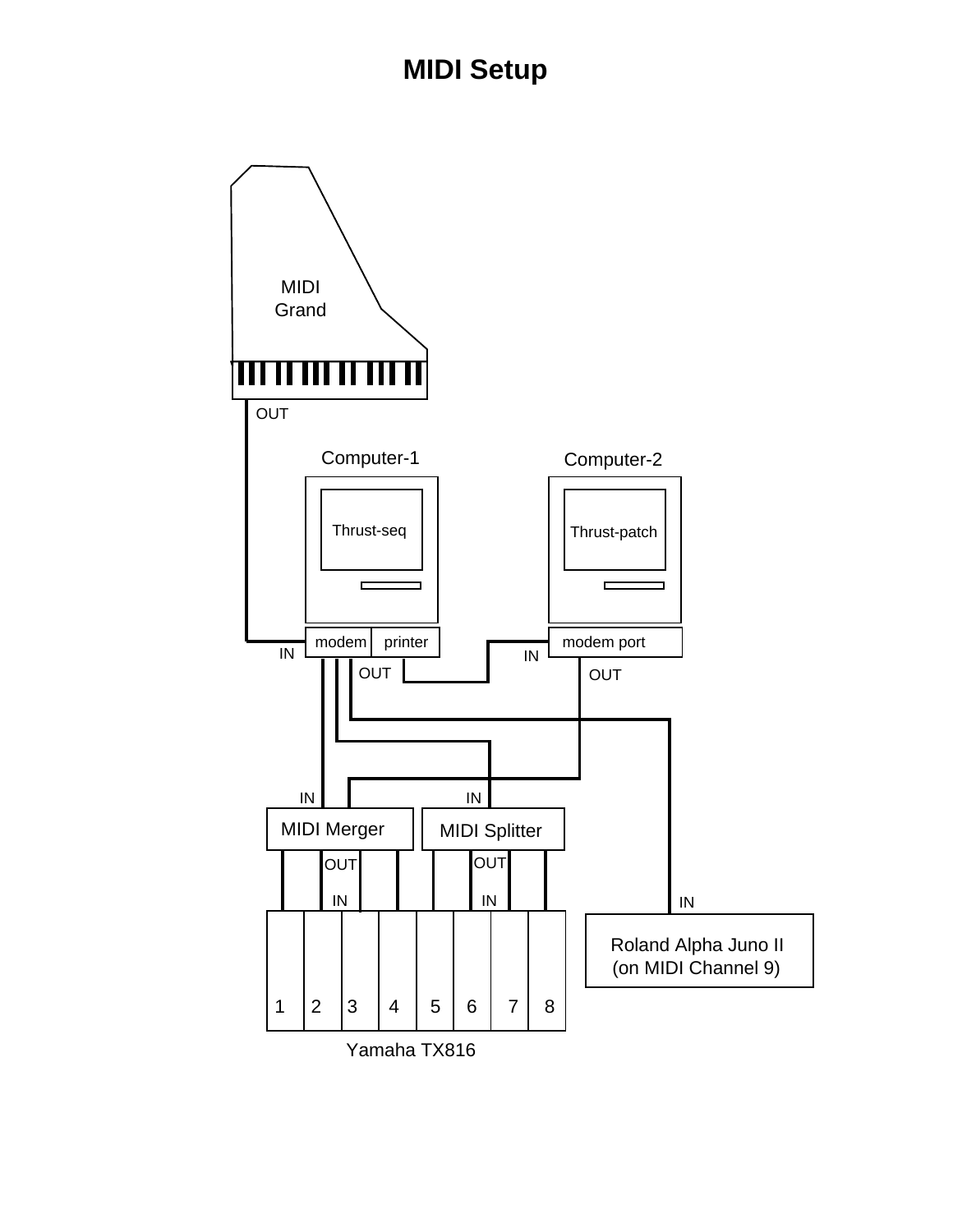

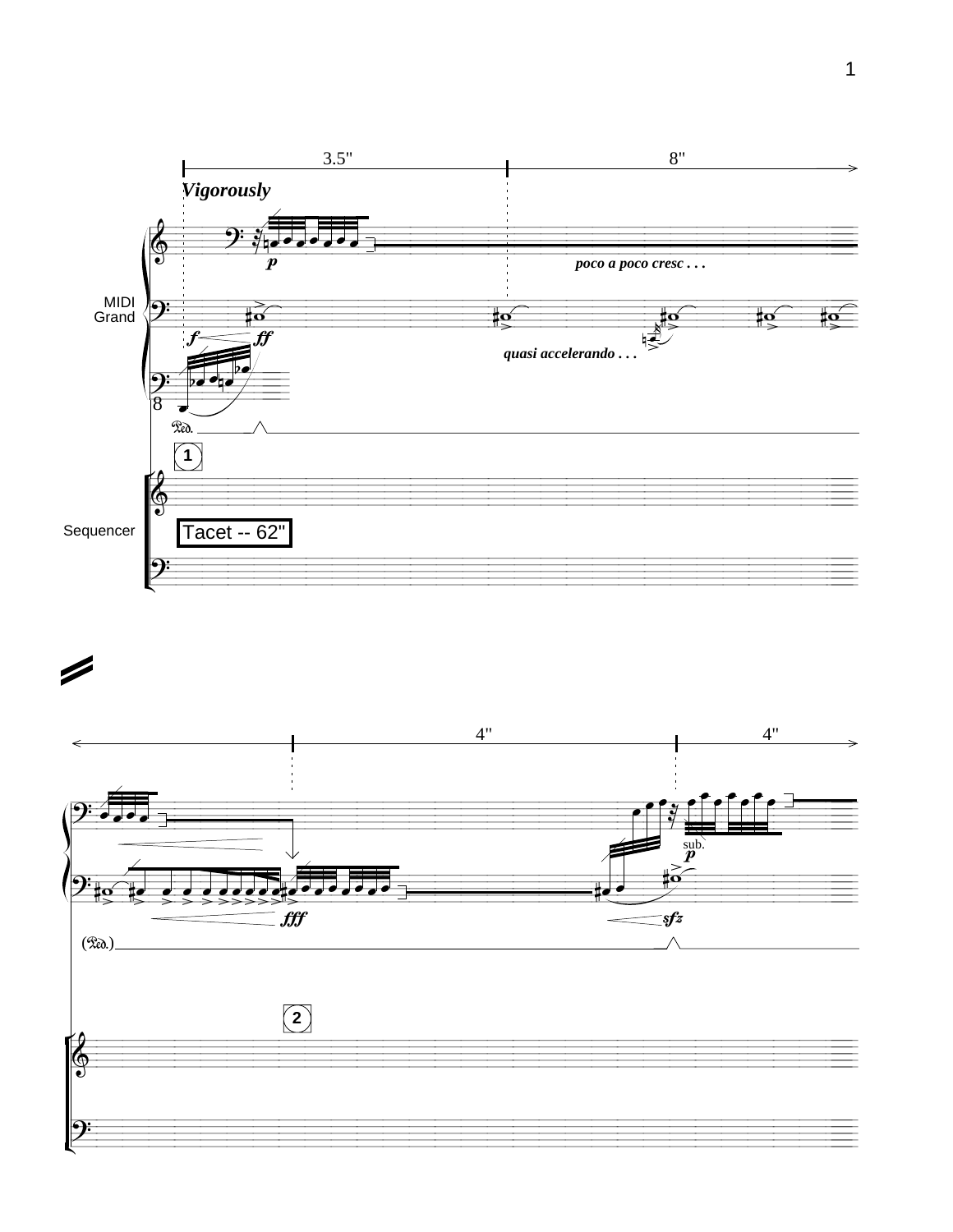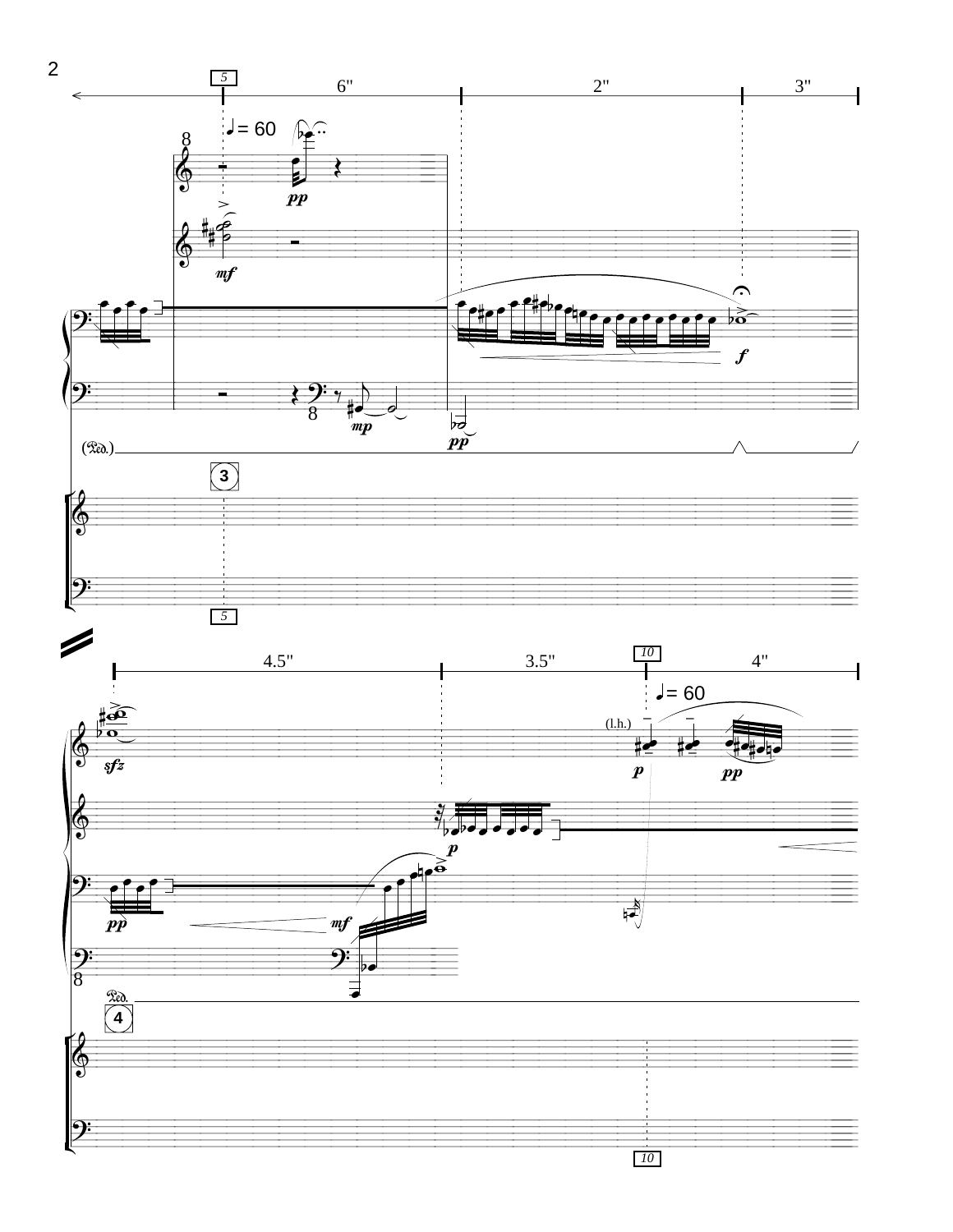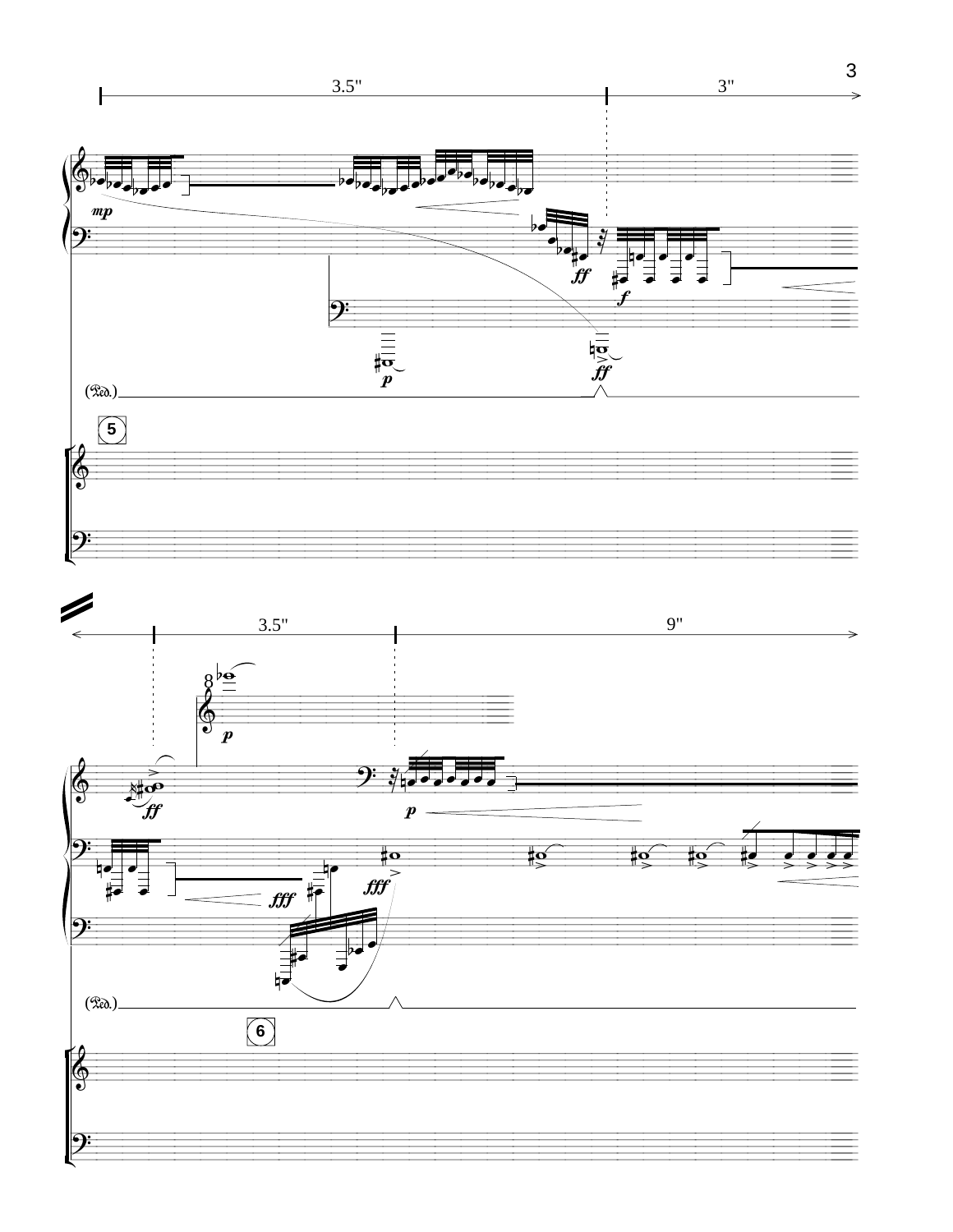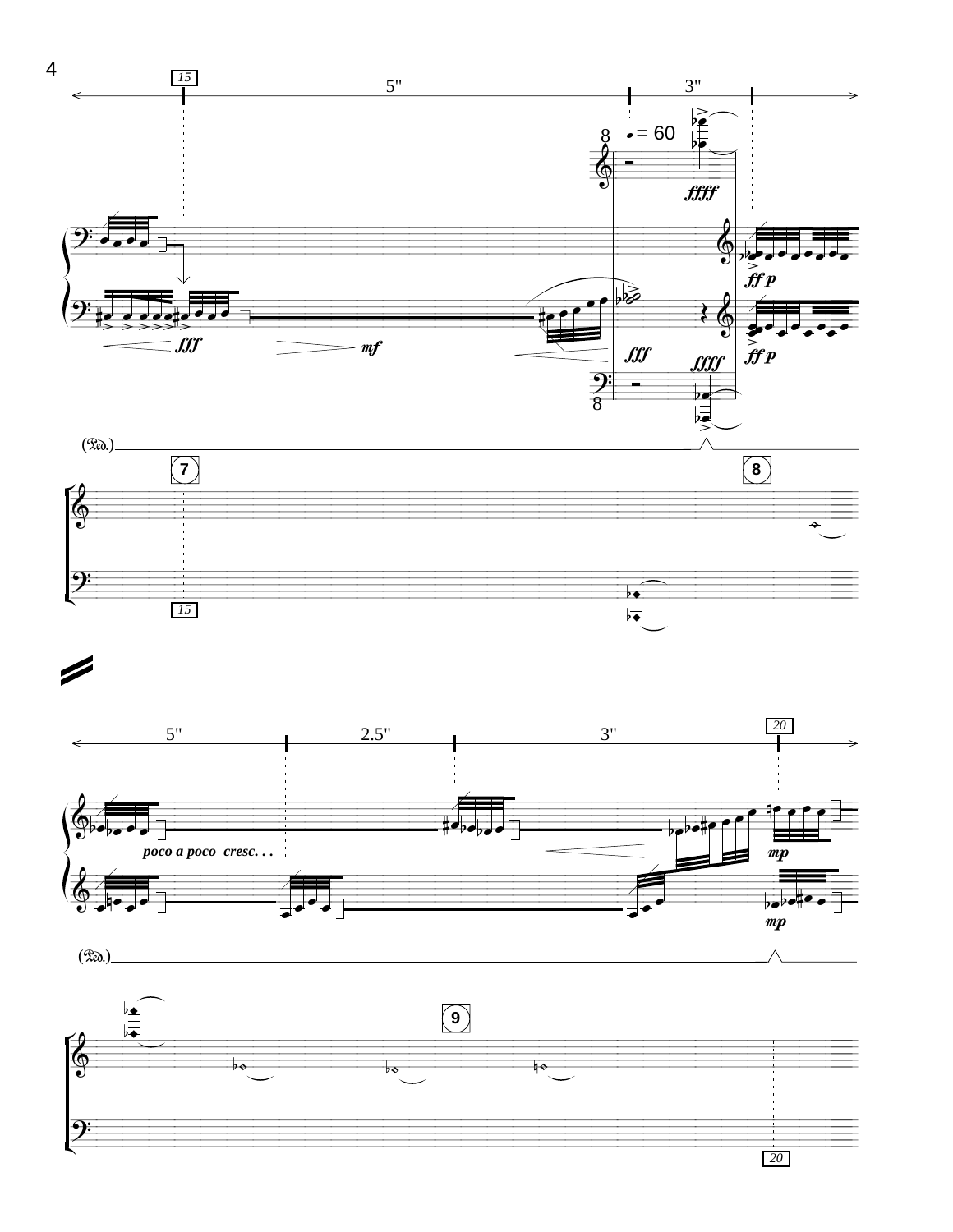

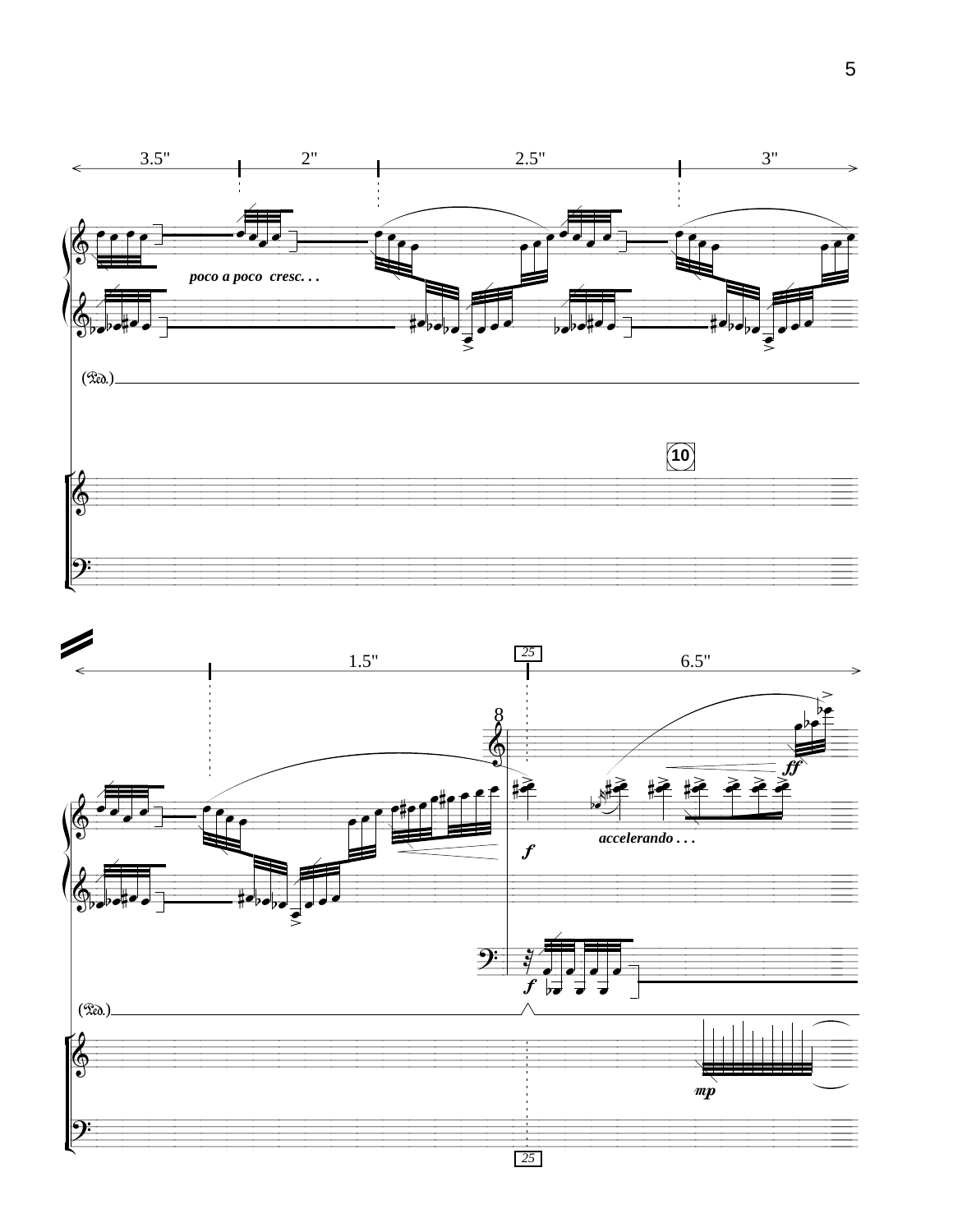



 $\,$  6  $\,$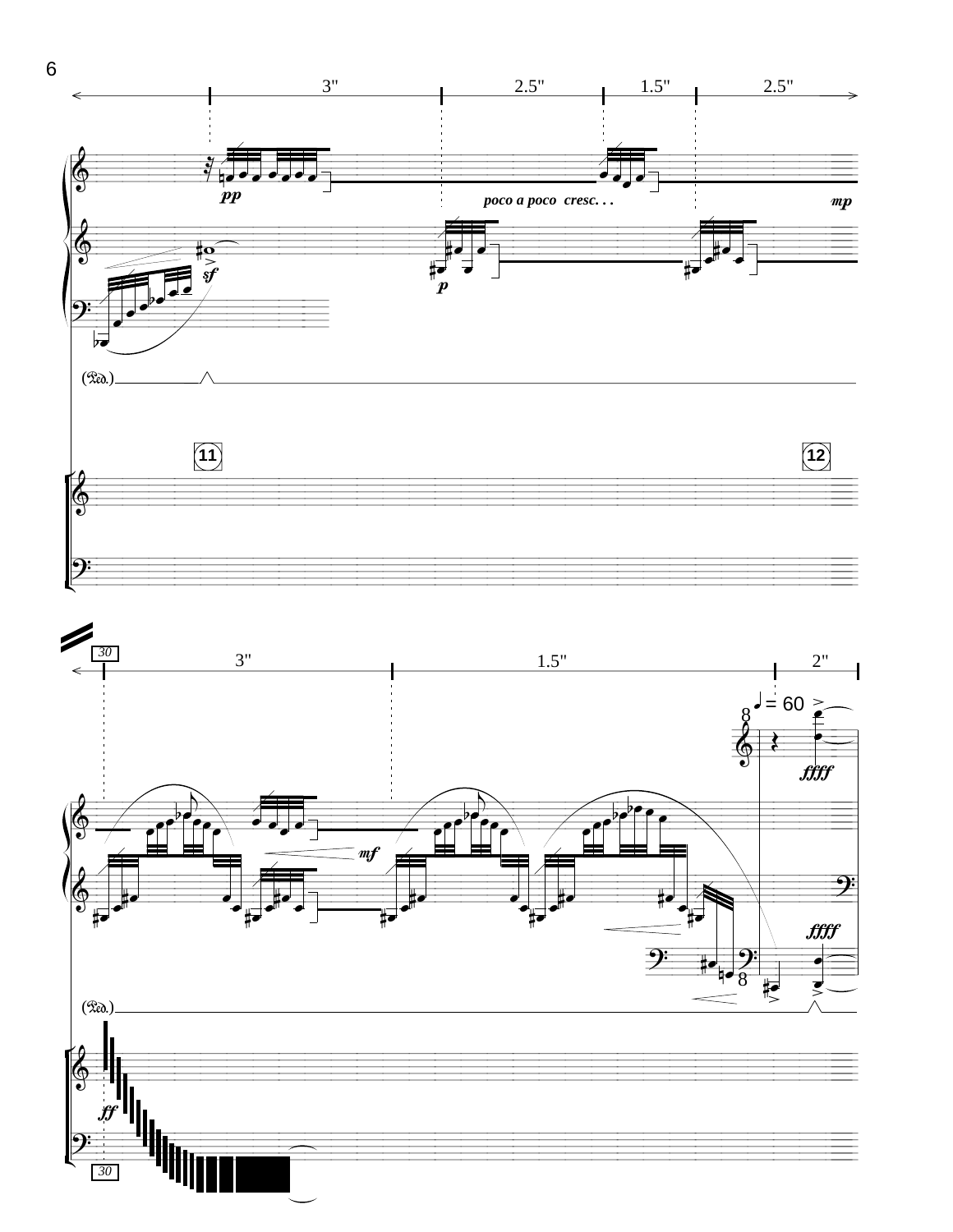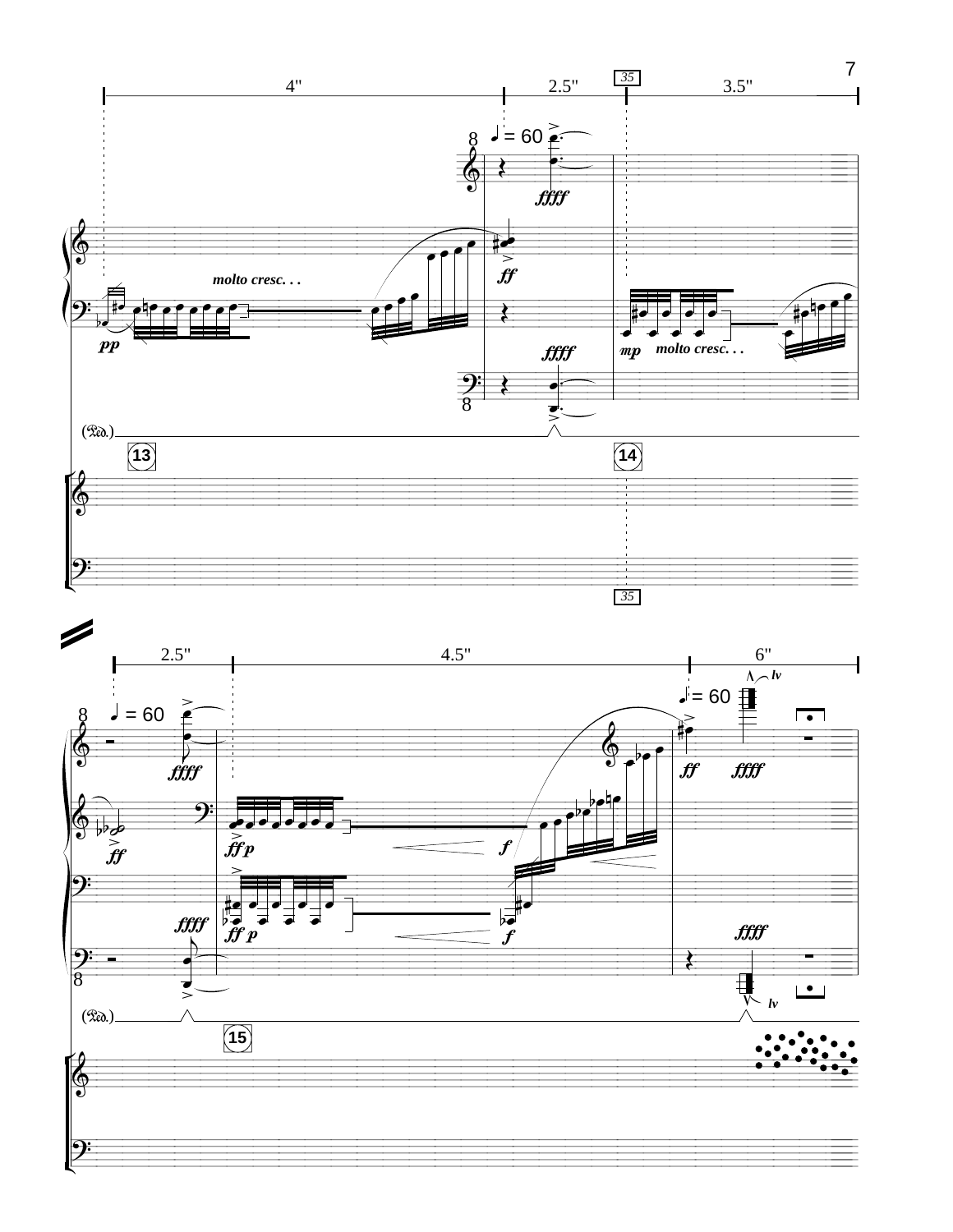

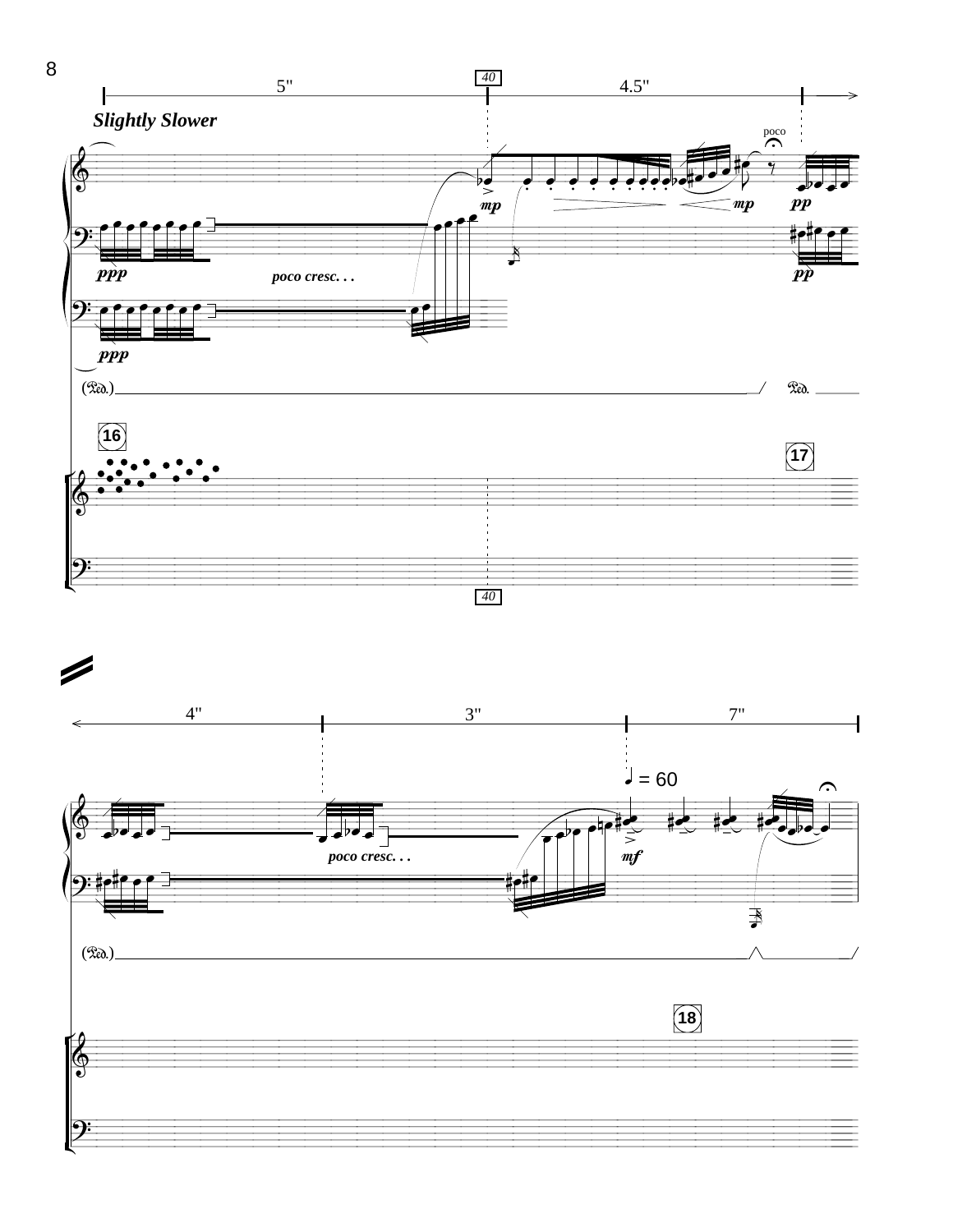

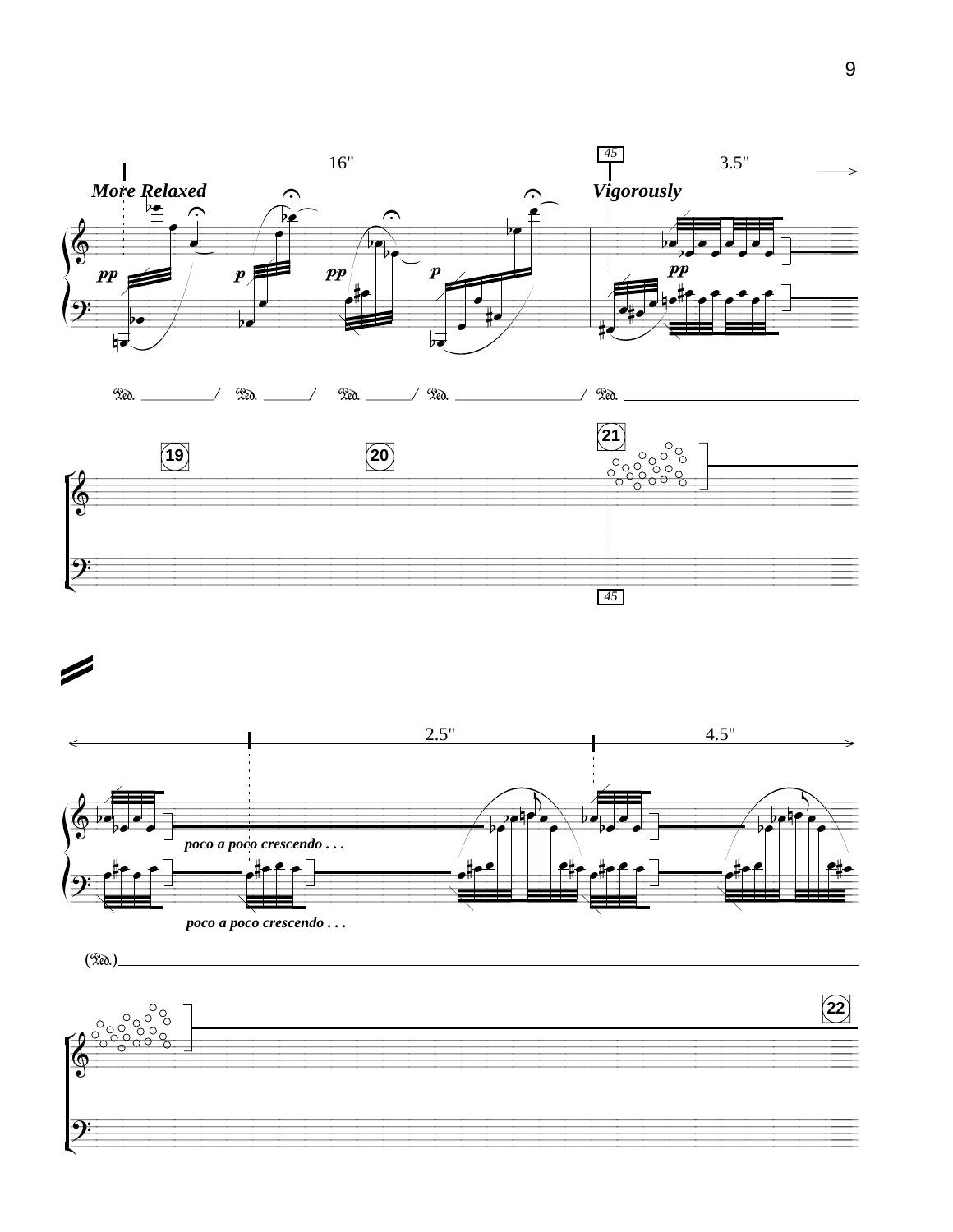

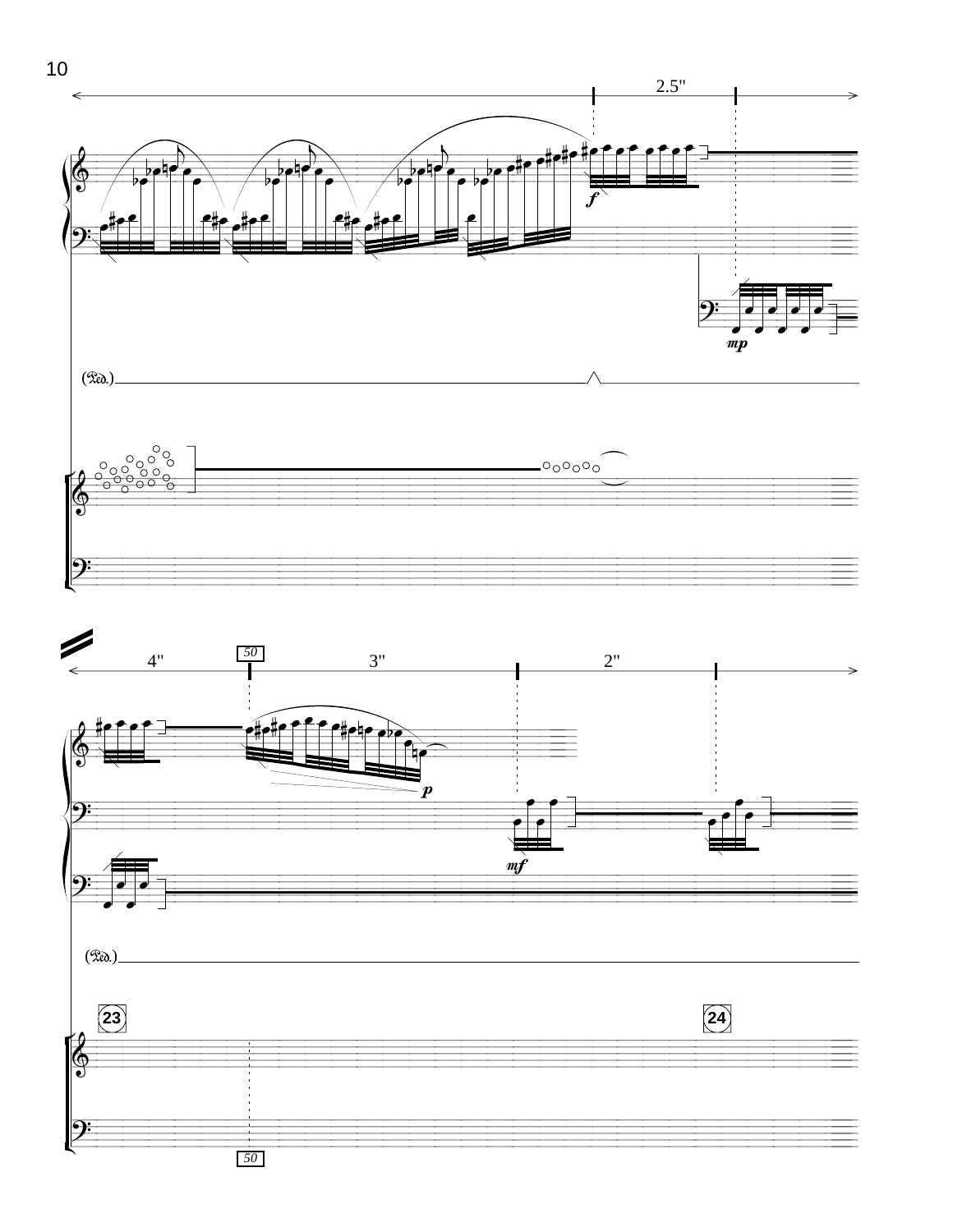

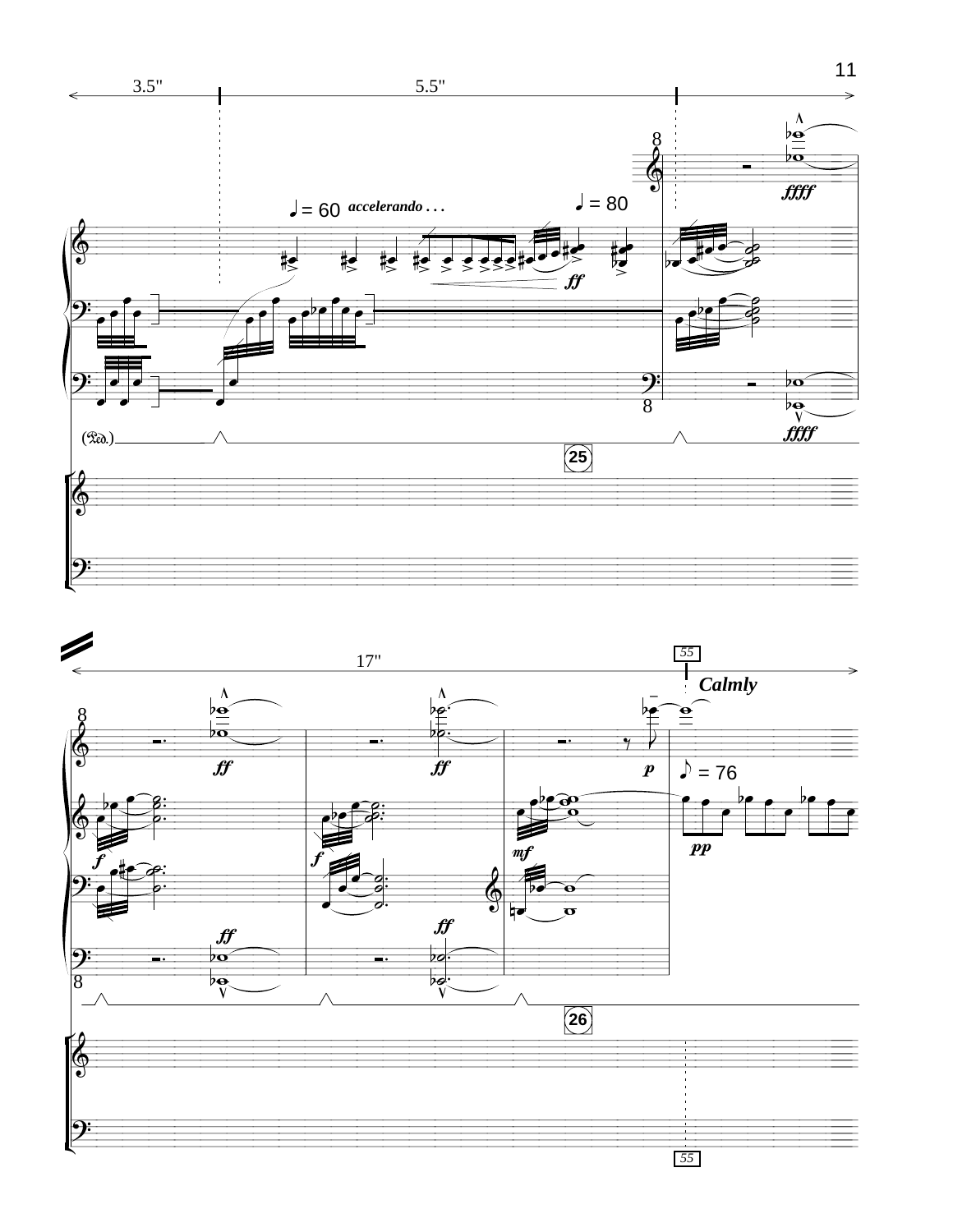

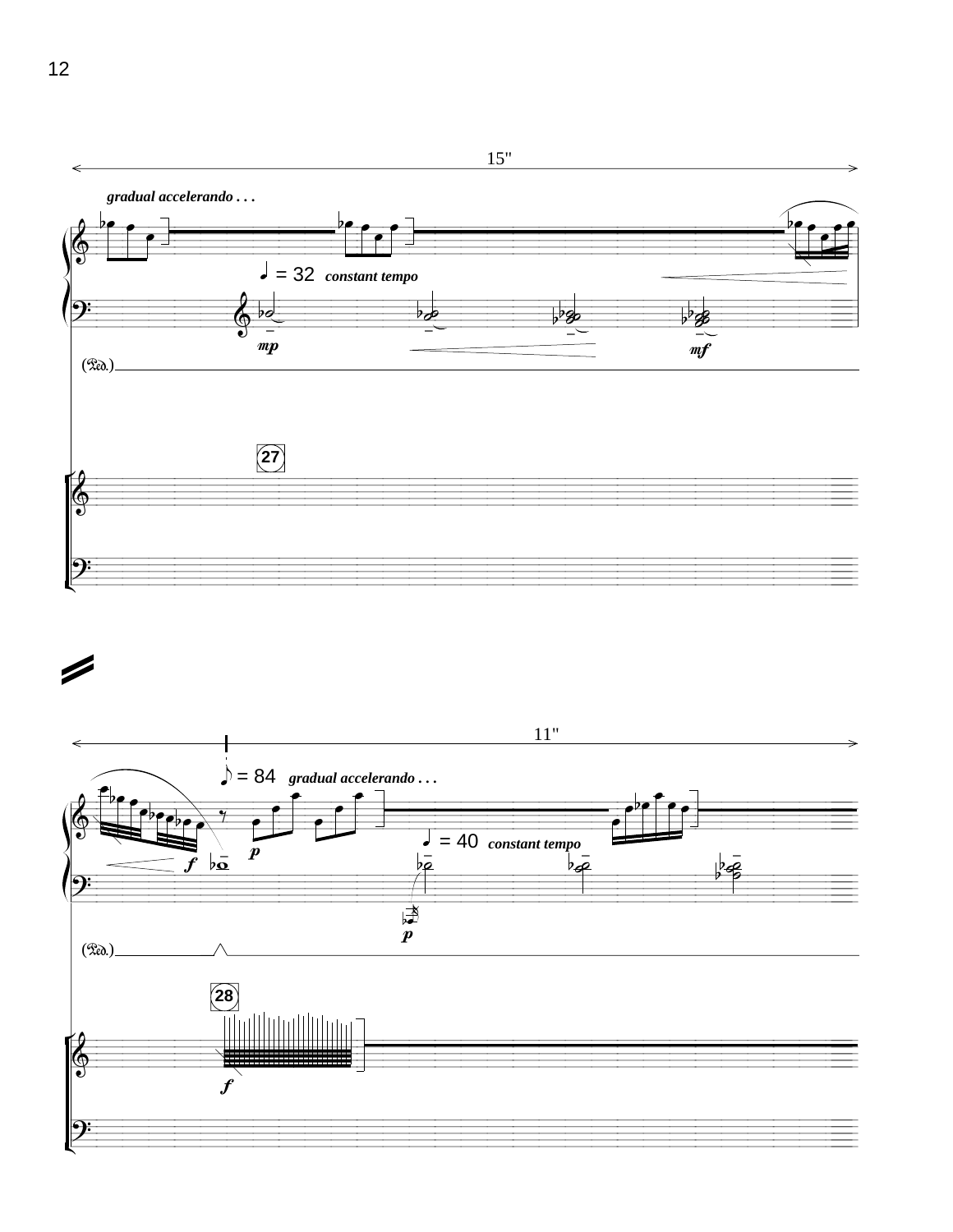

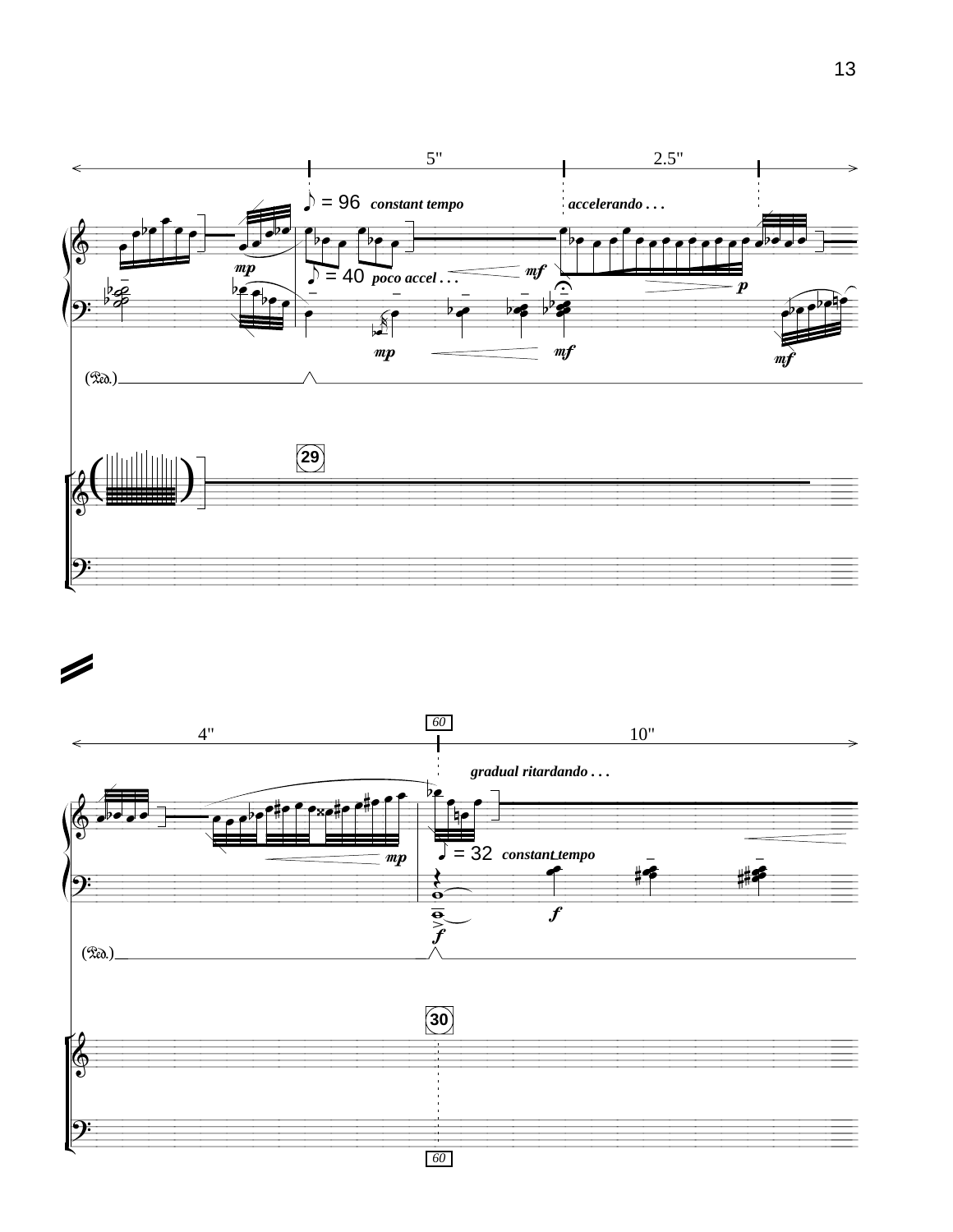

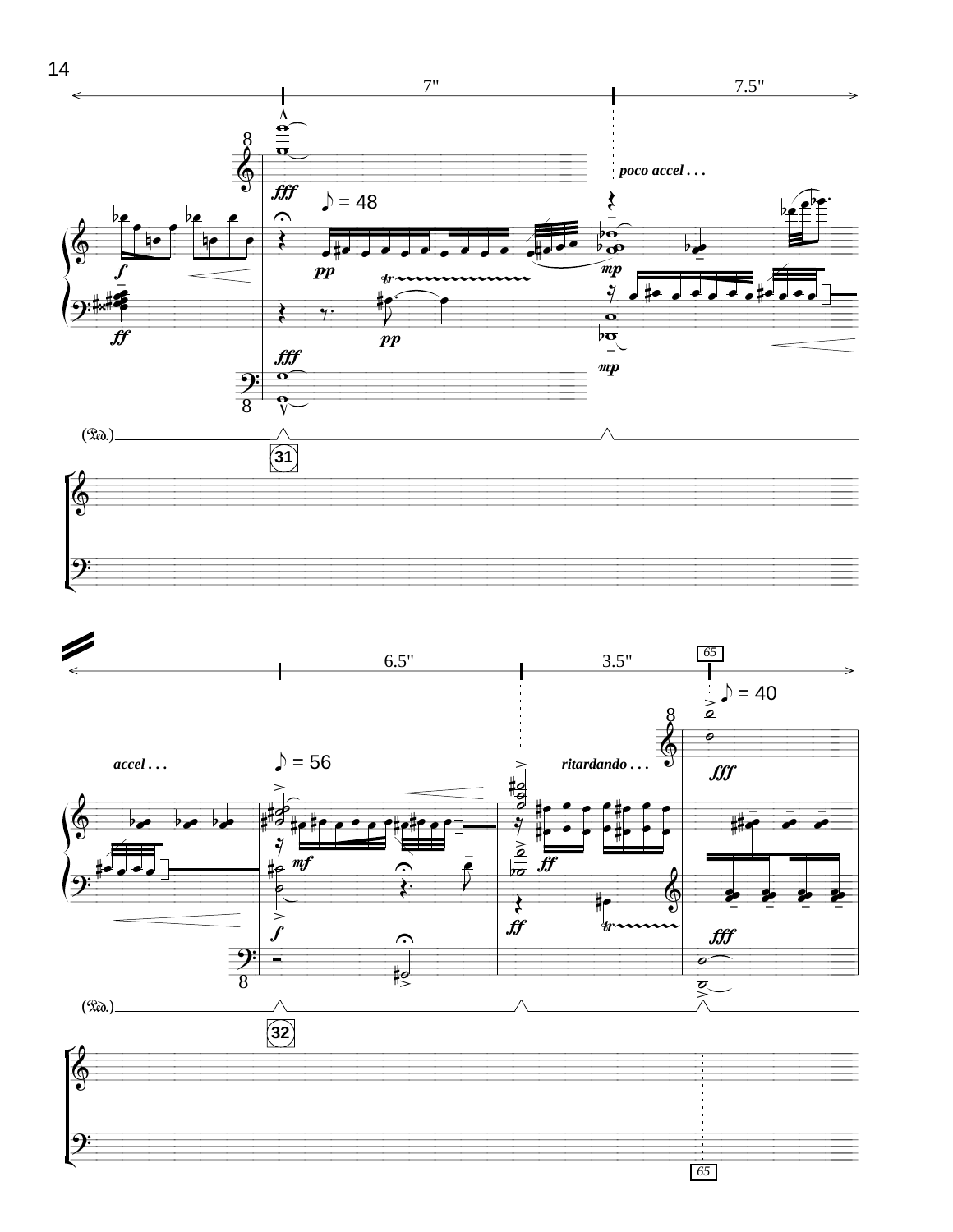



15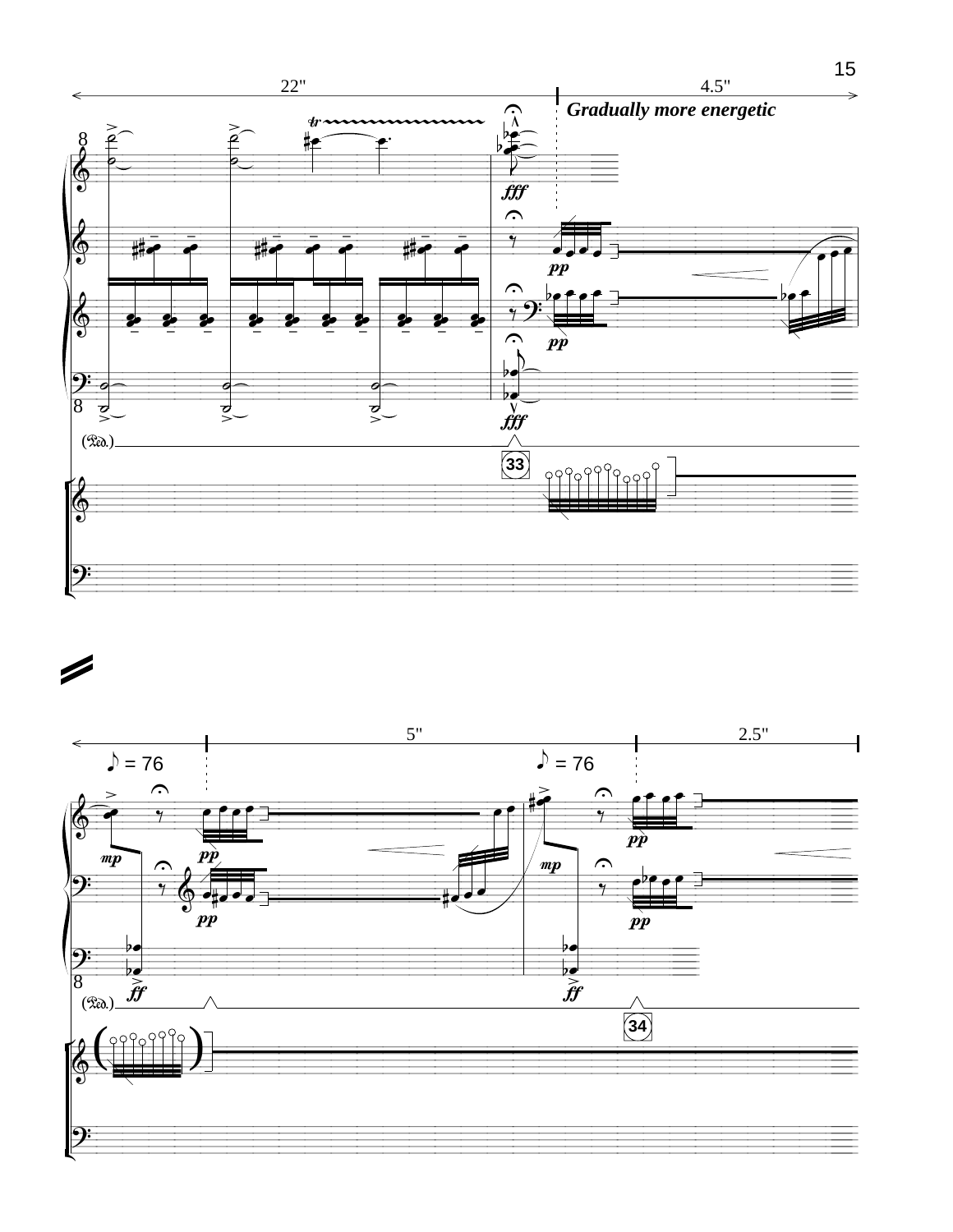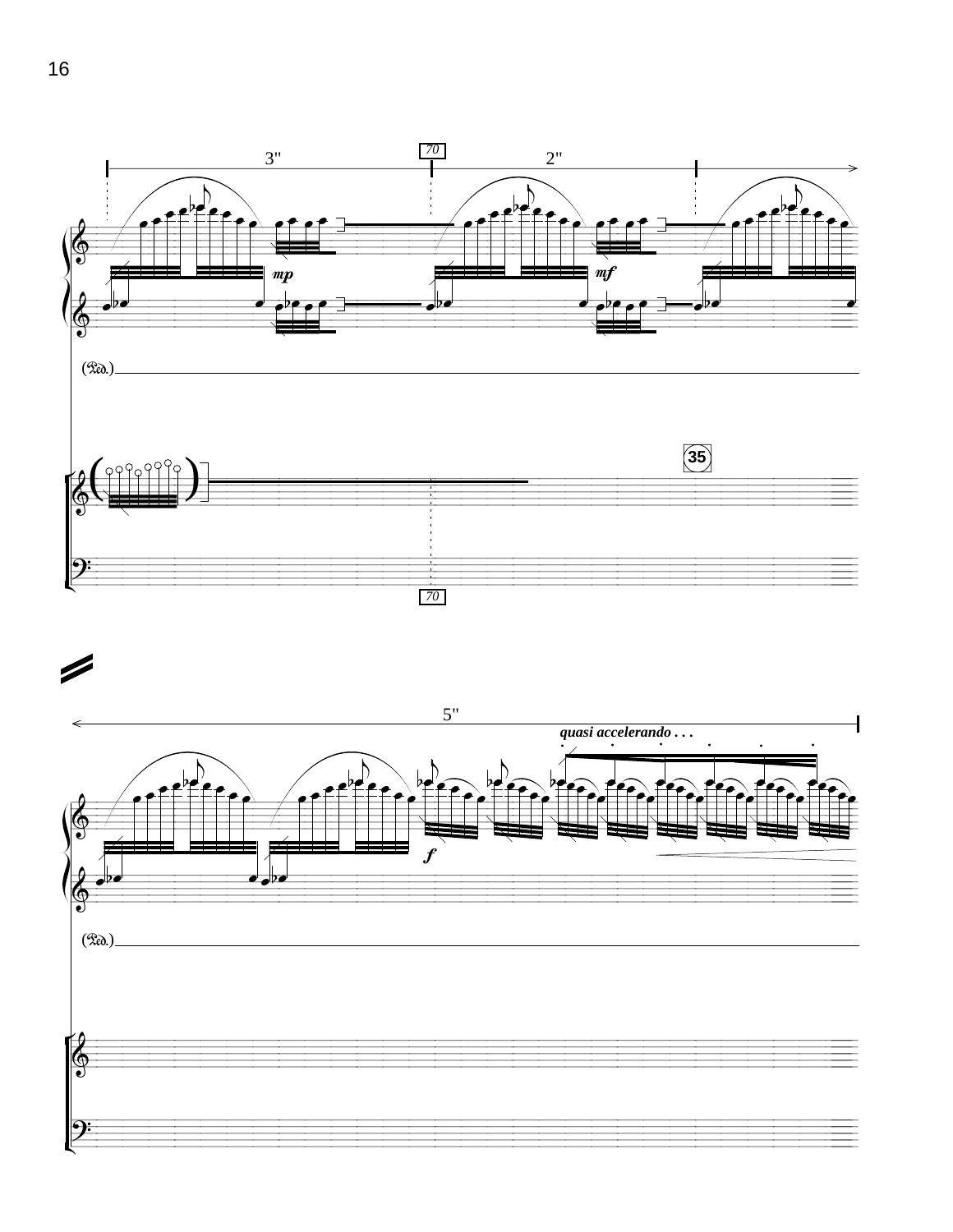

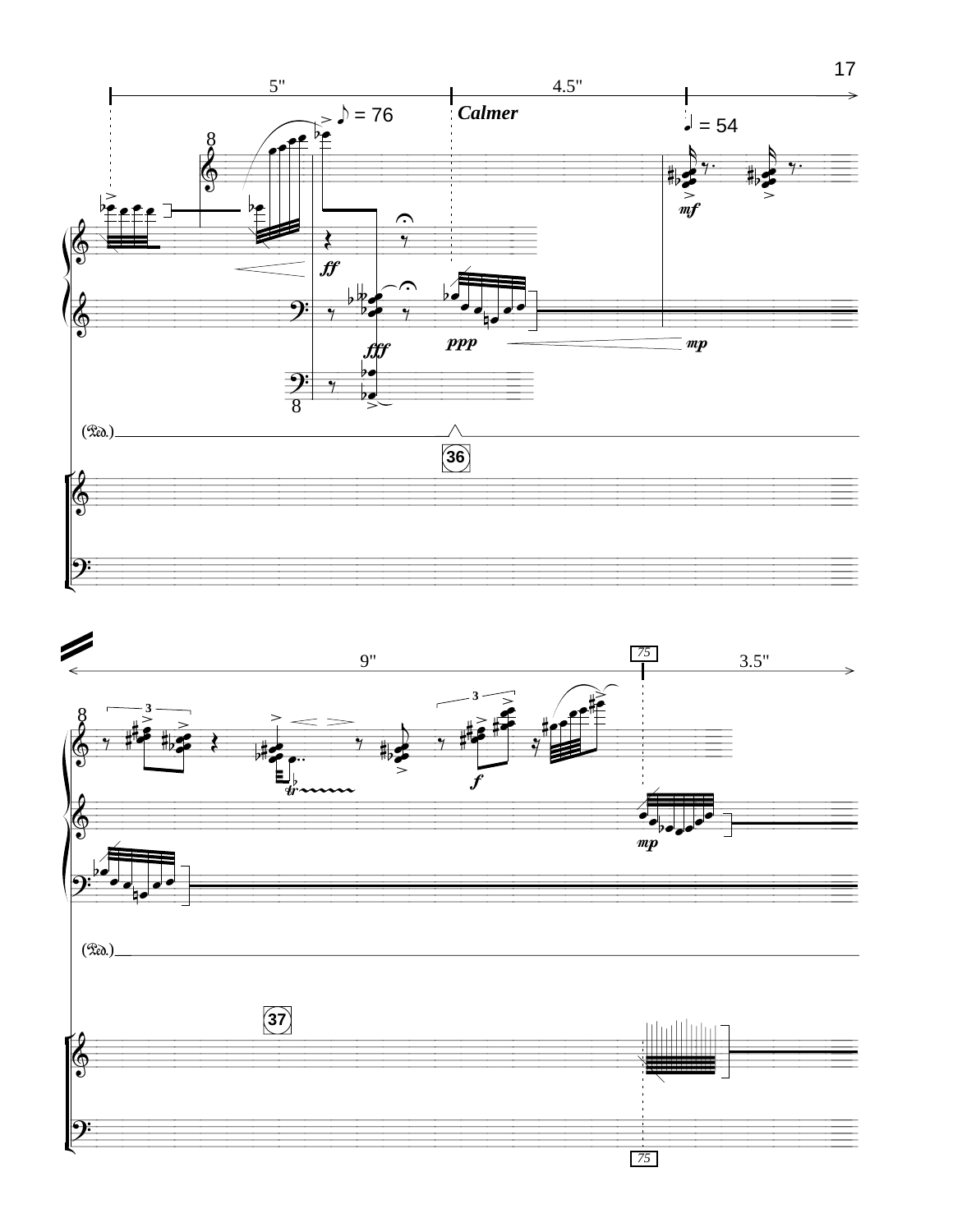

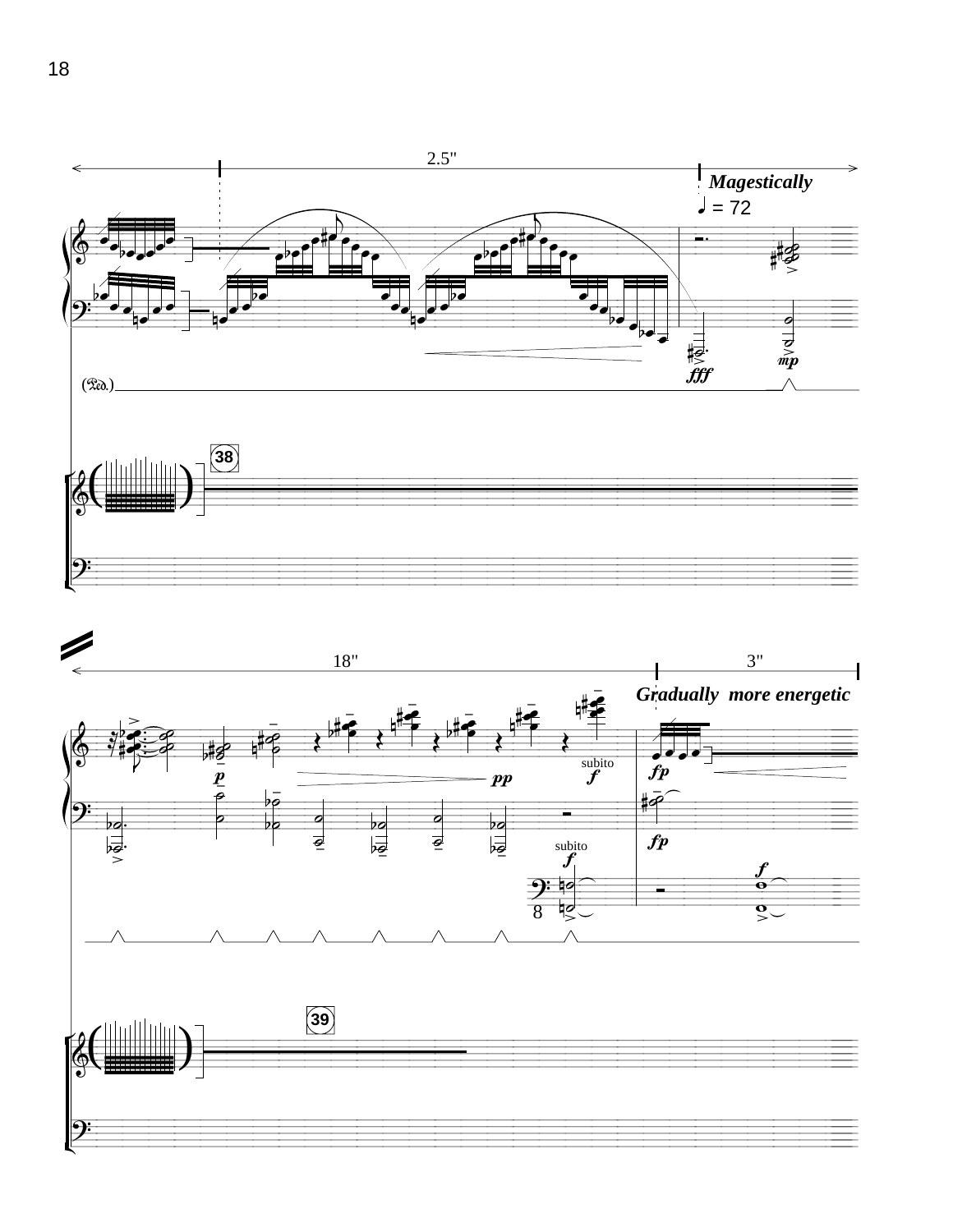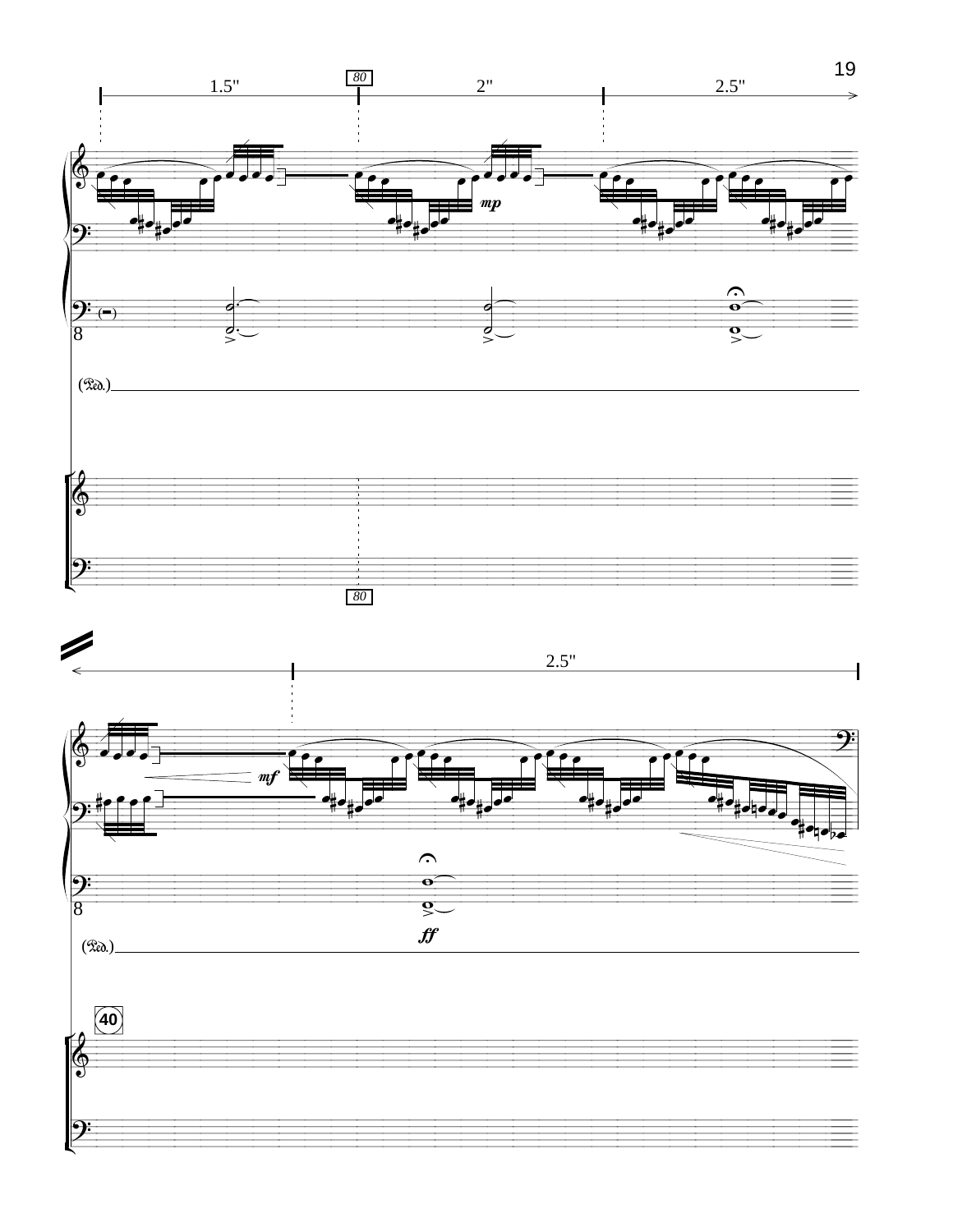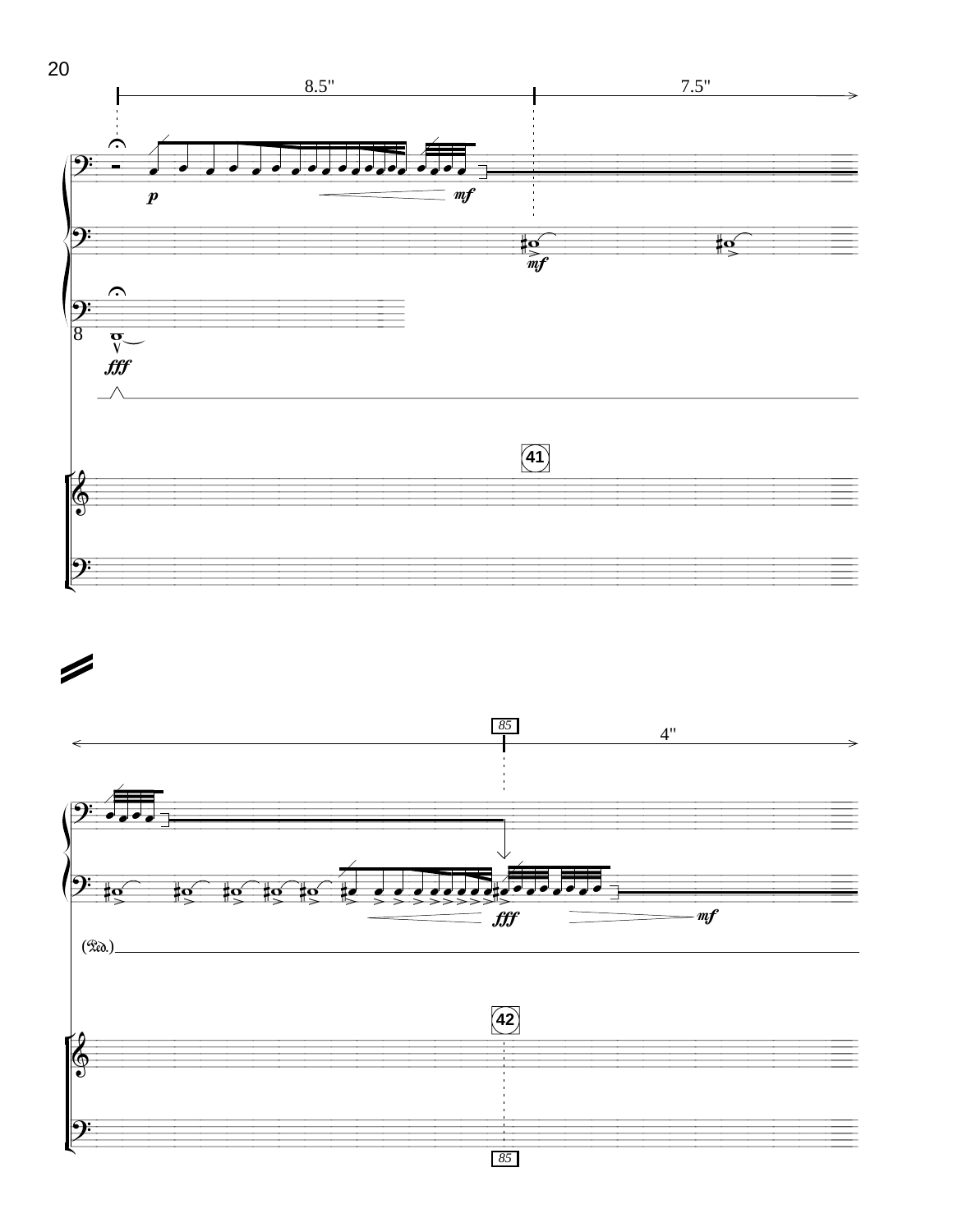

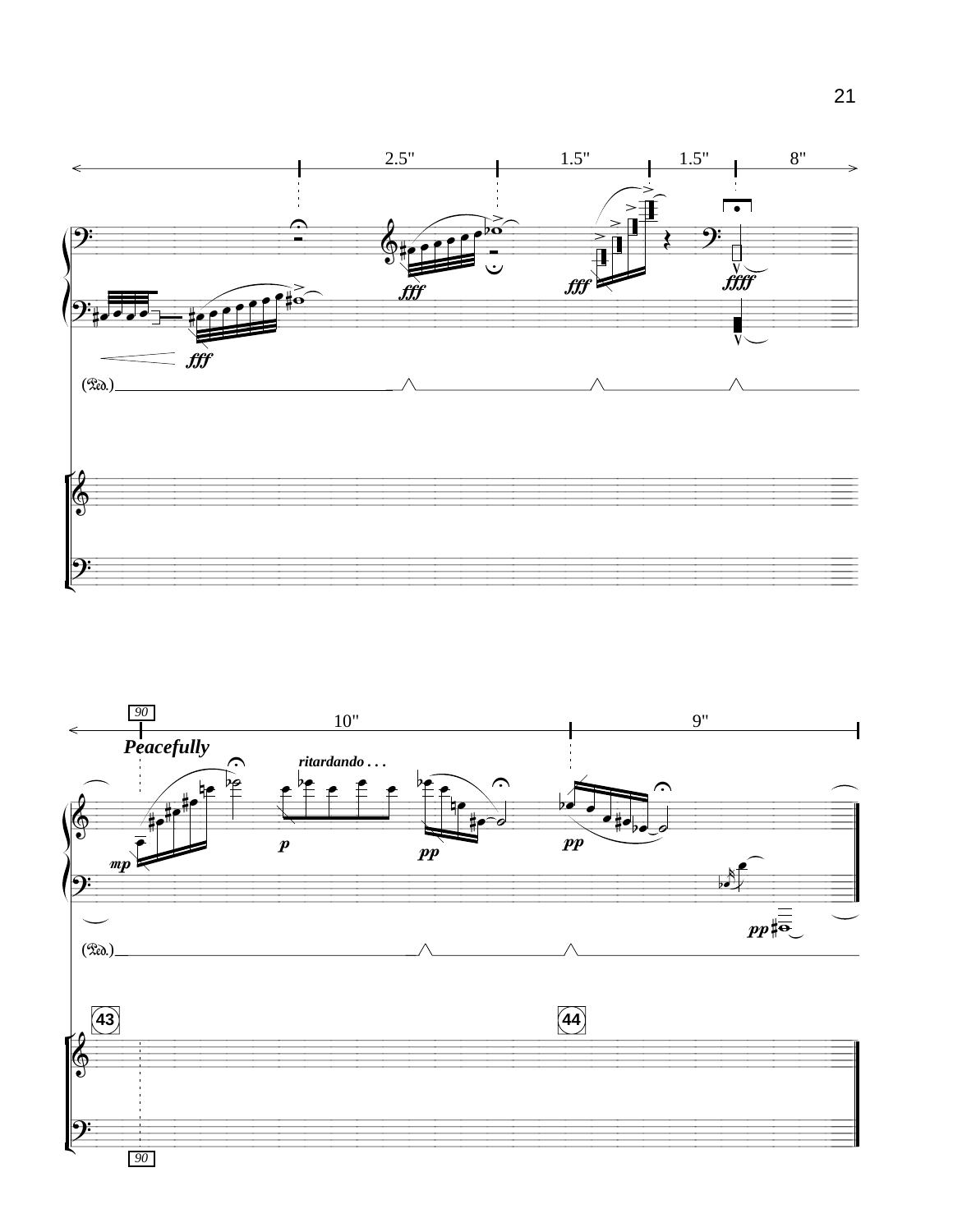

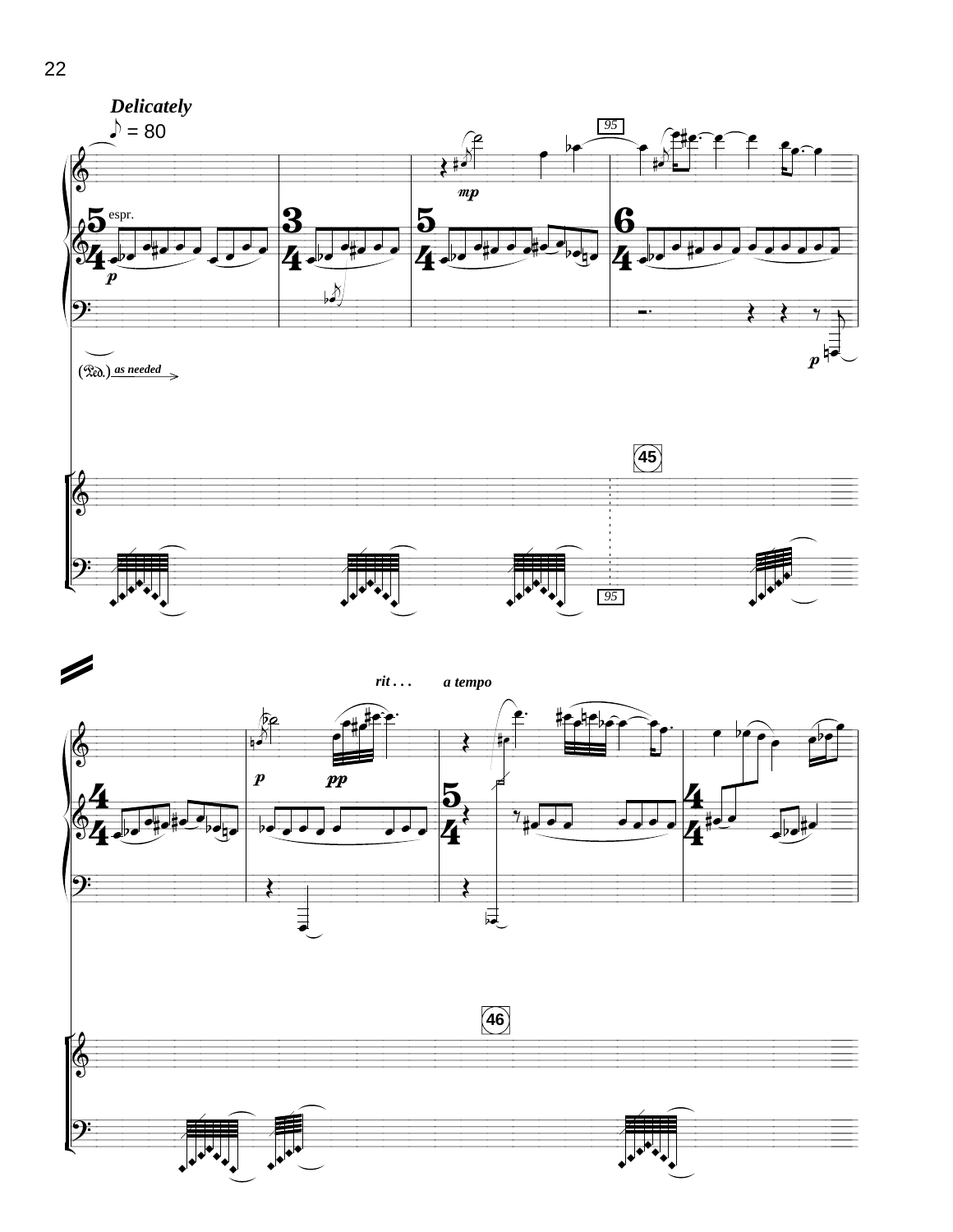



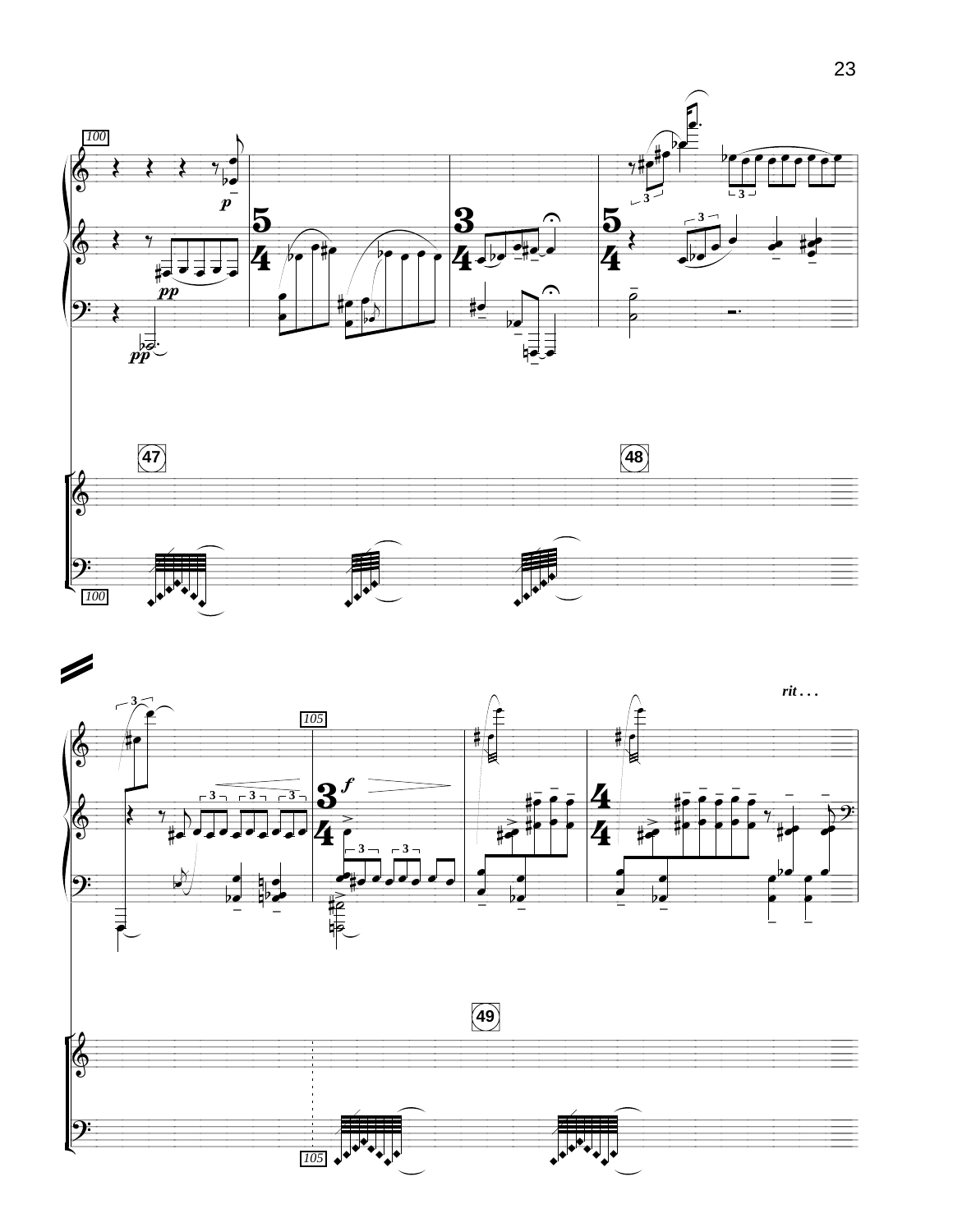With increasing energy





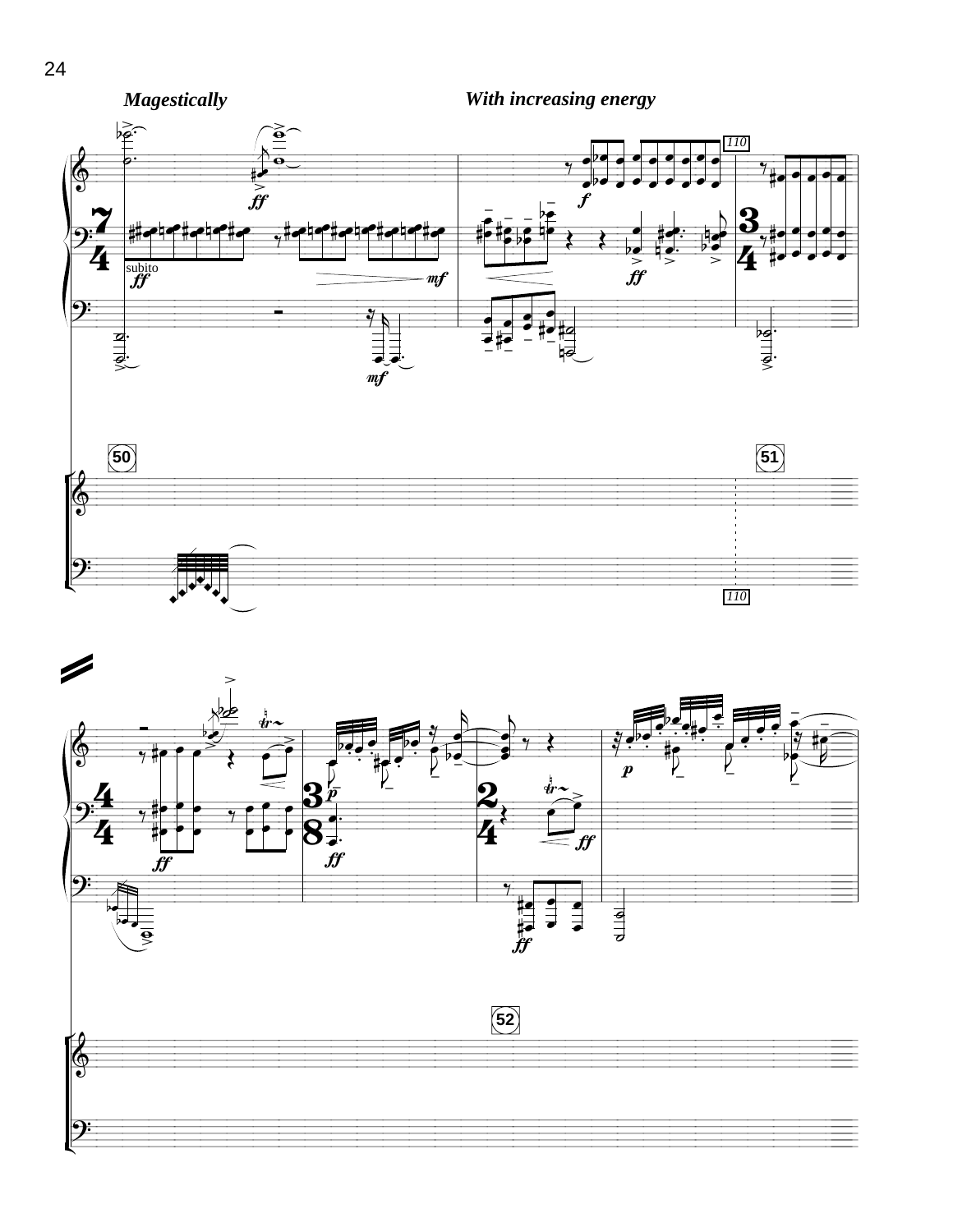

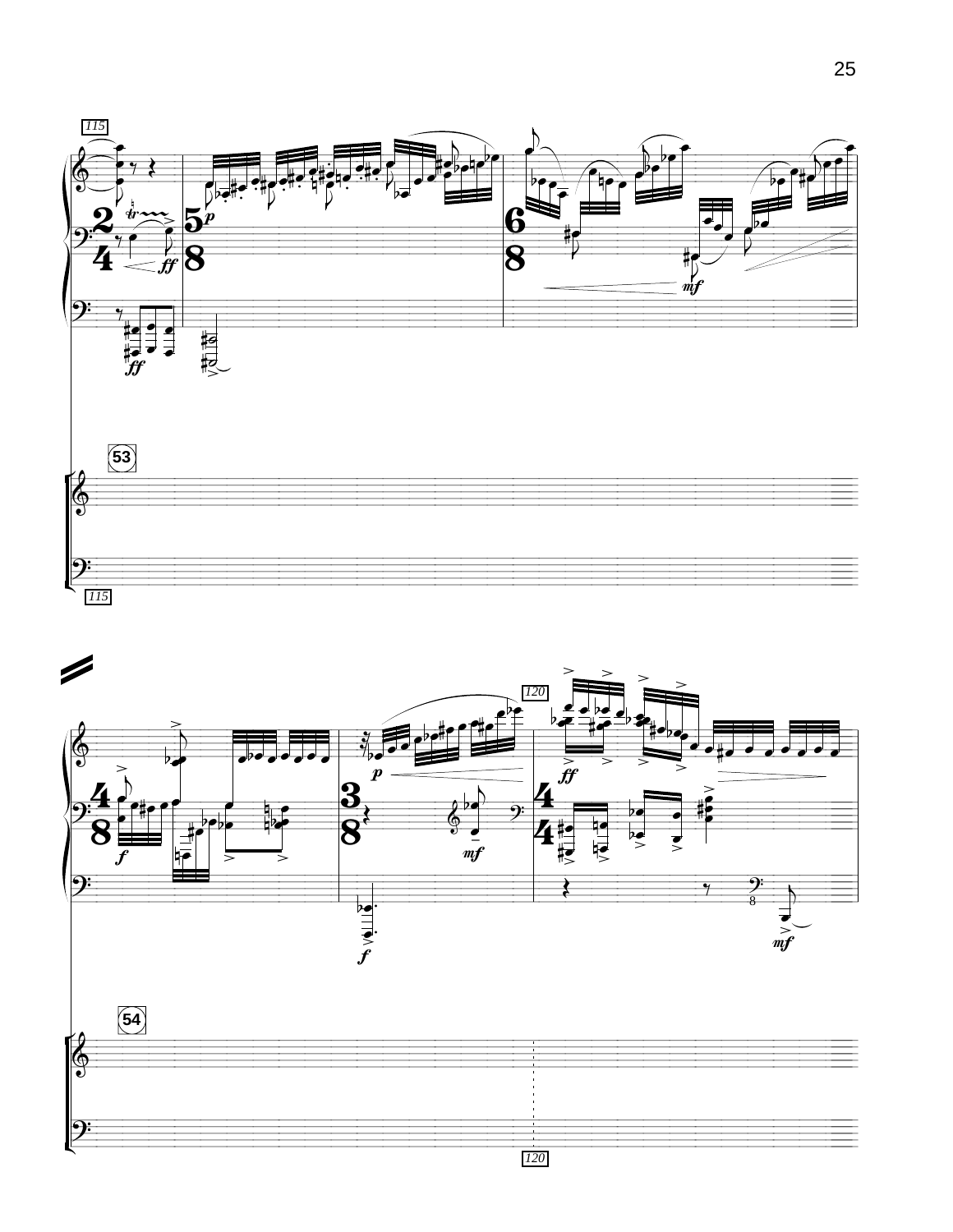

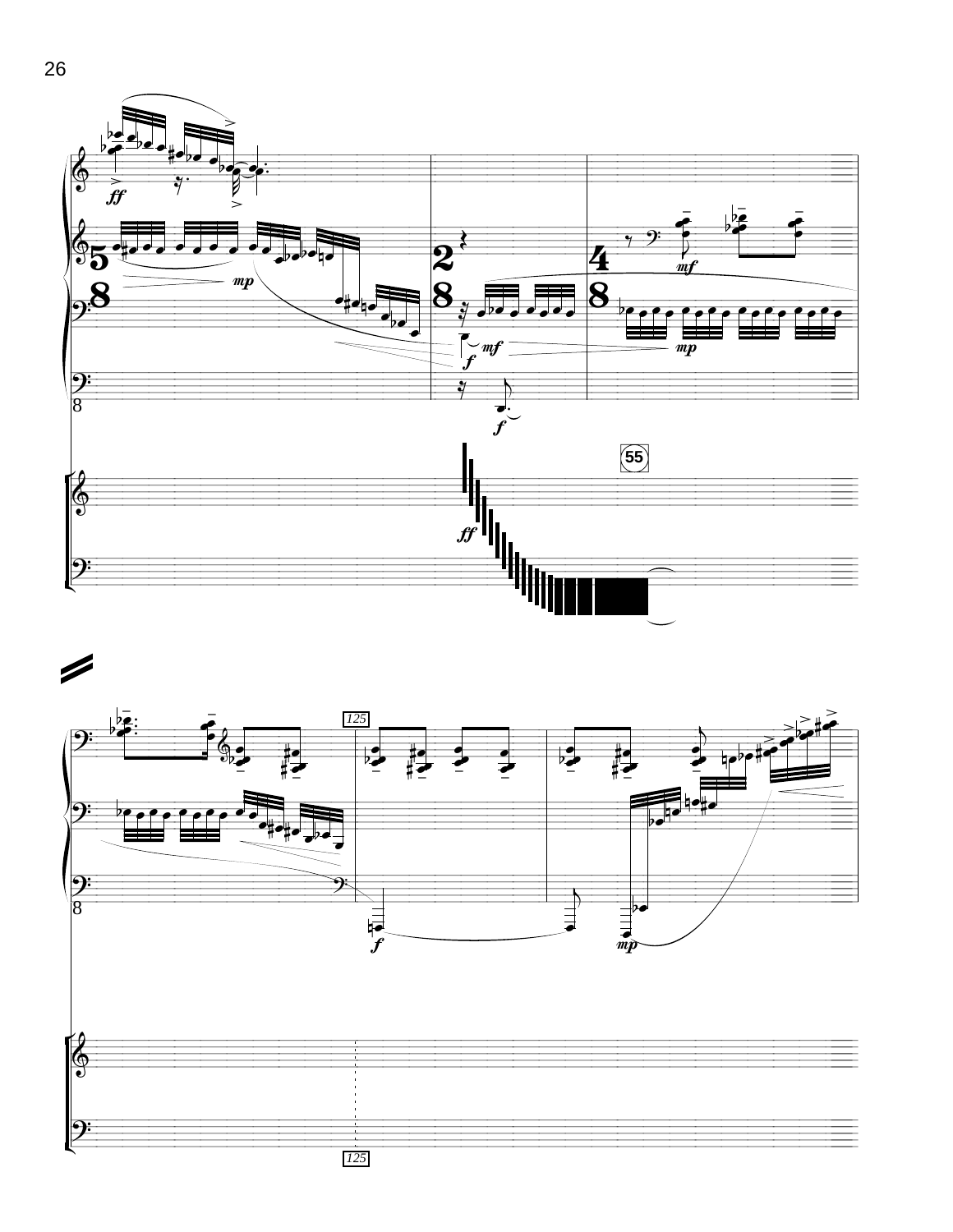



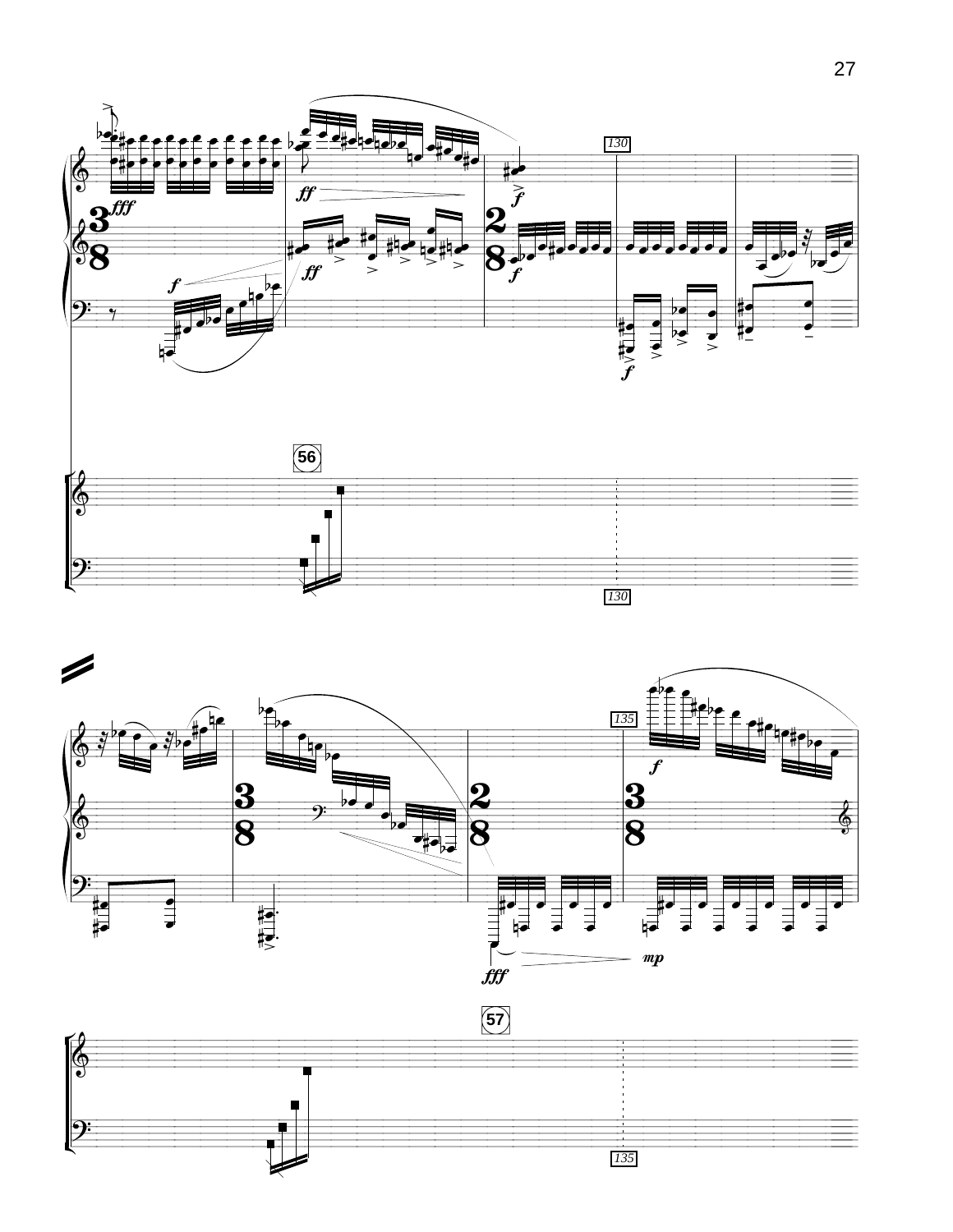*Gradually more relaxed*

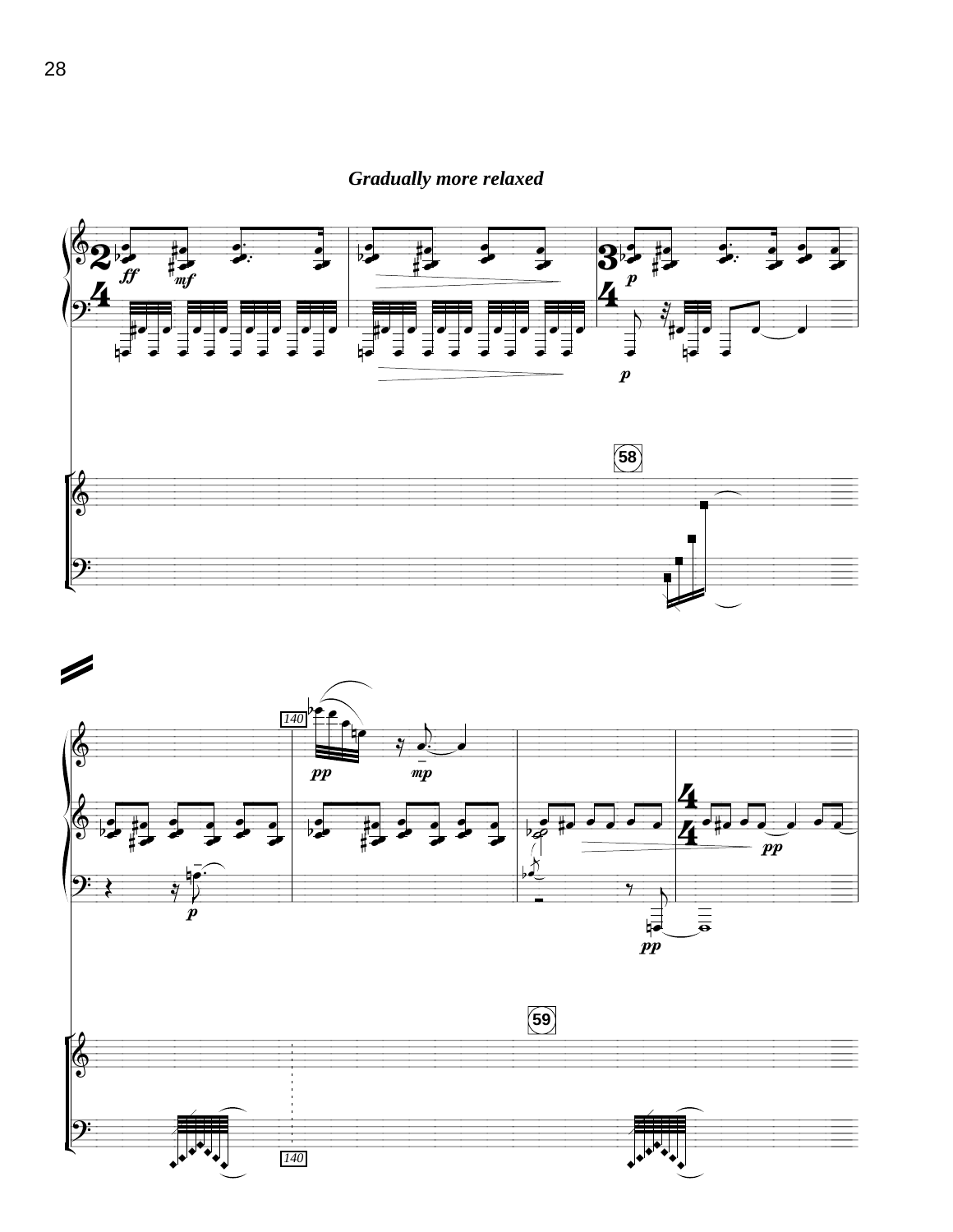



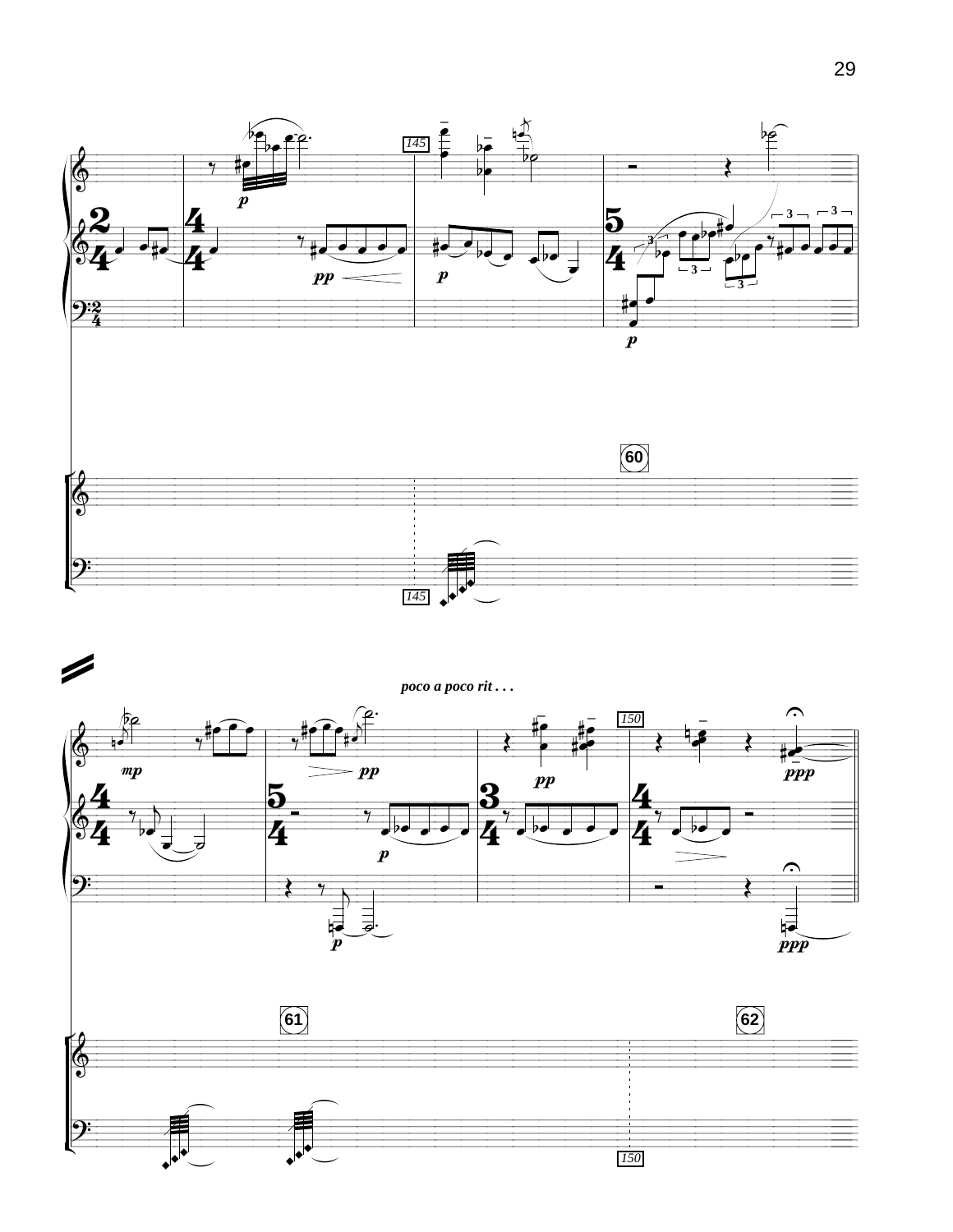

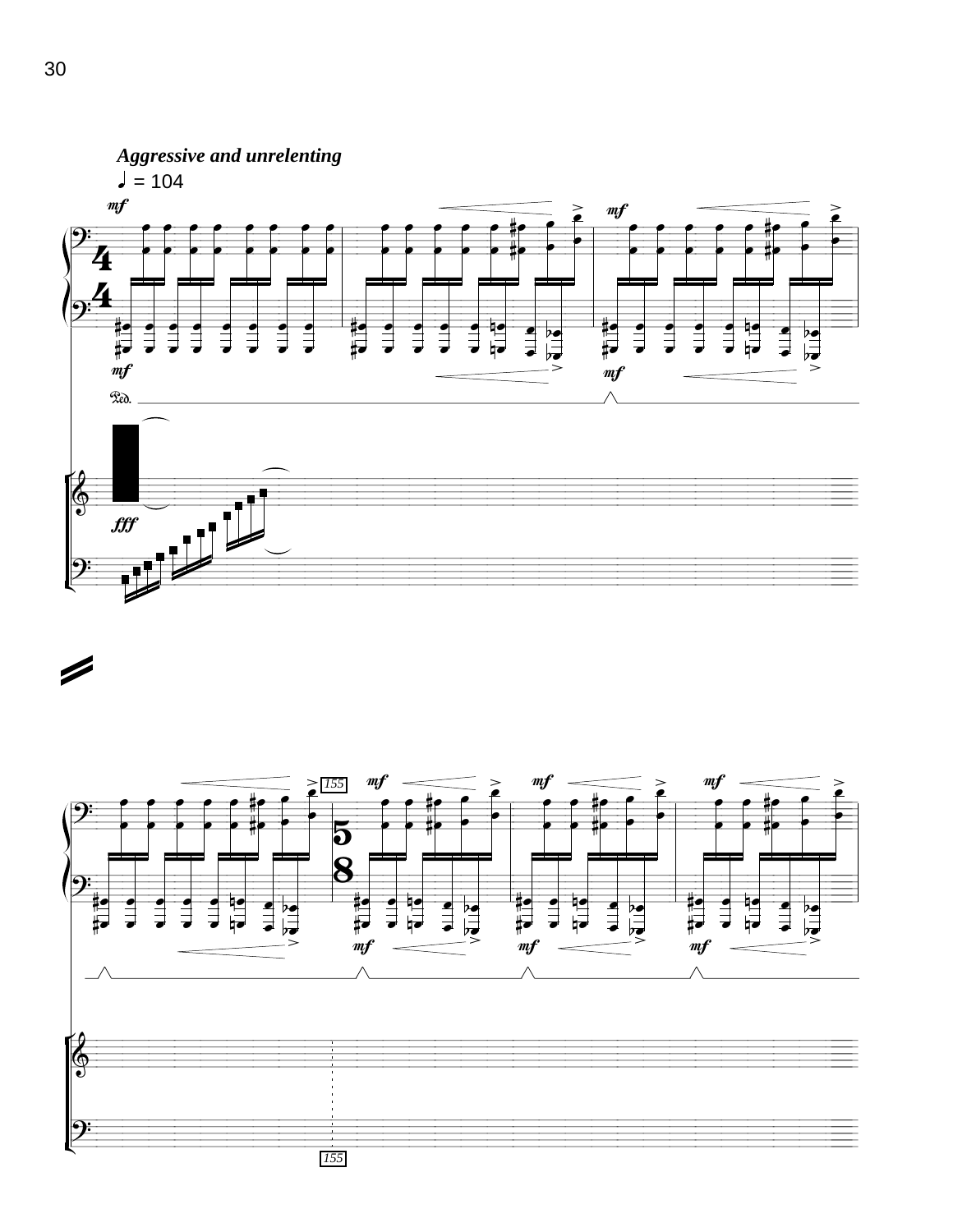

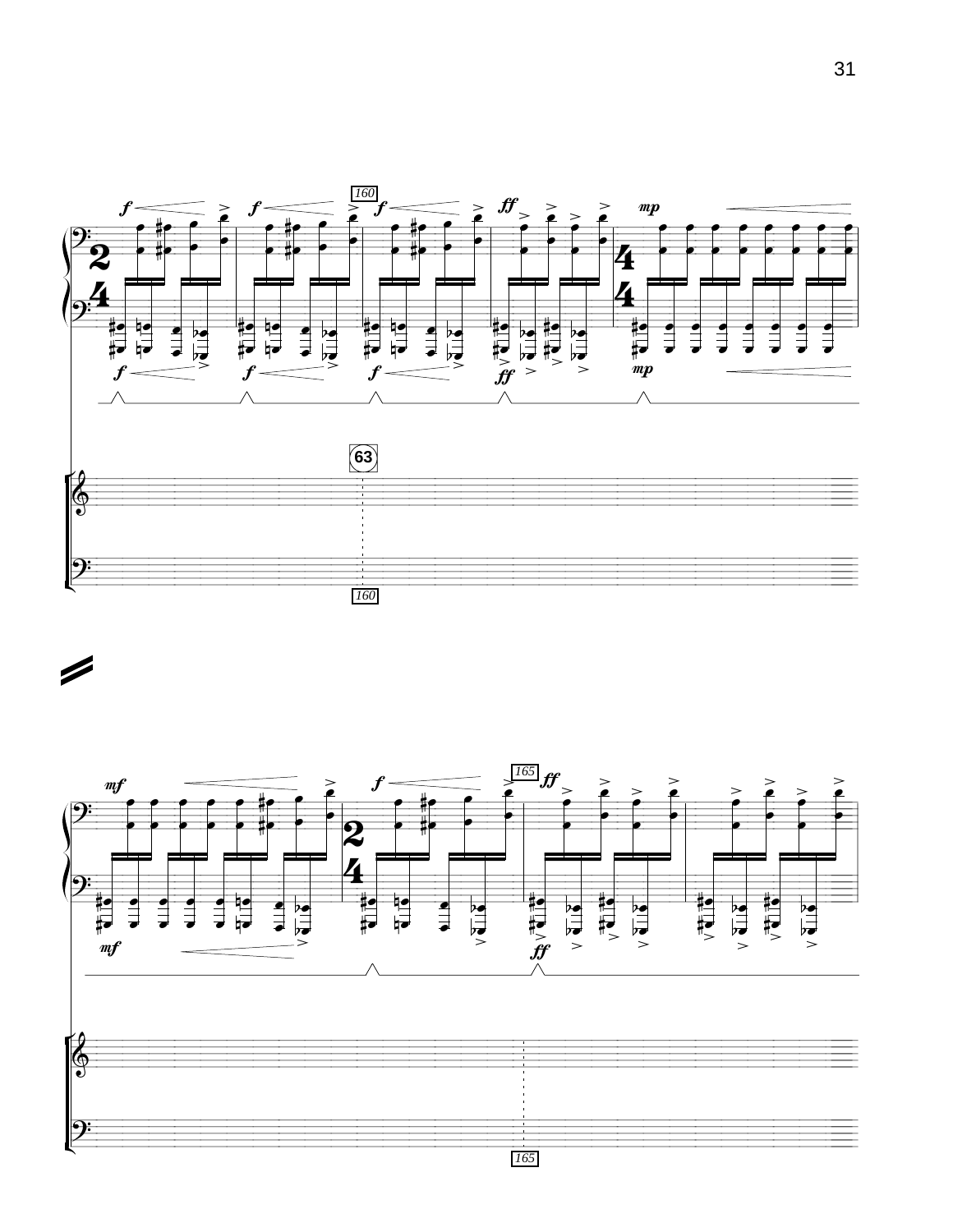



 $\boxed{64}$ 

**SOP**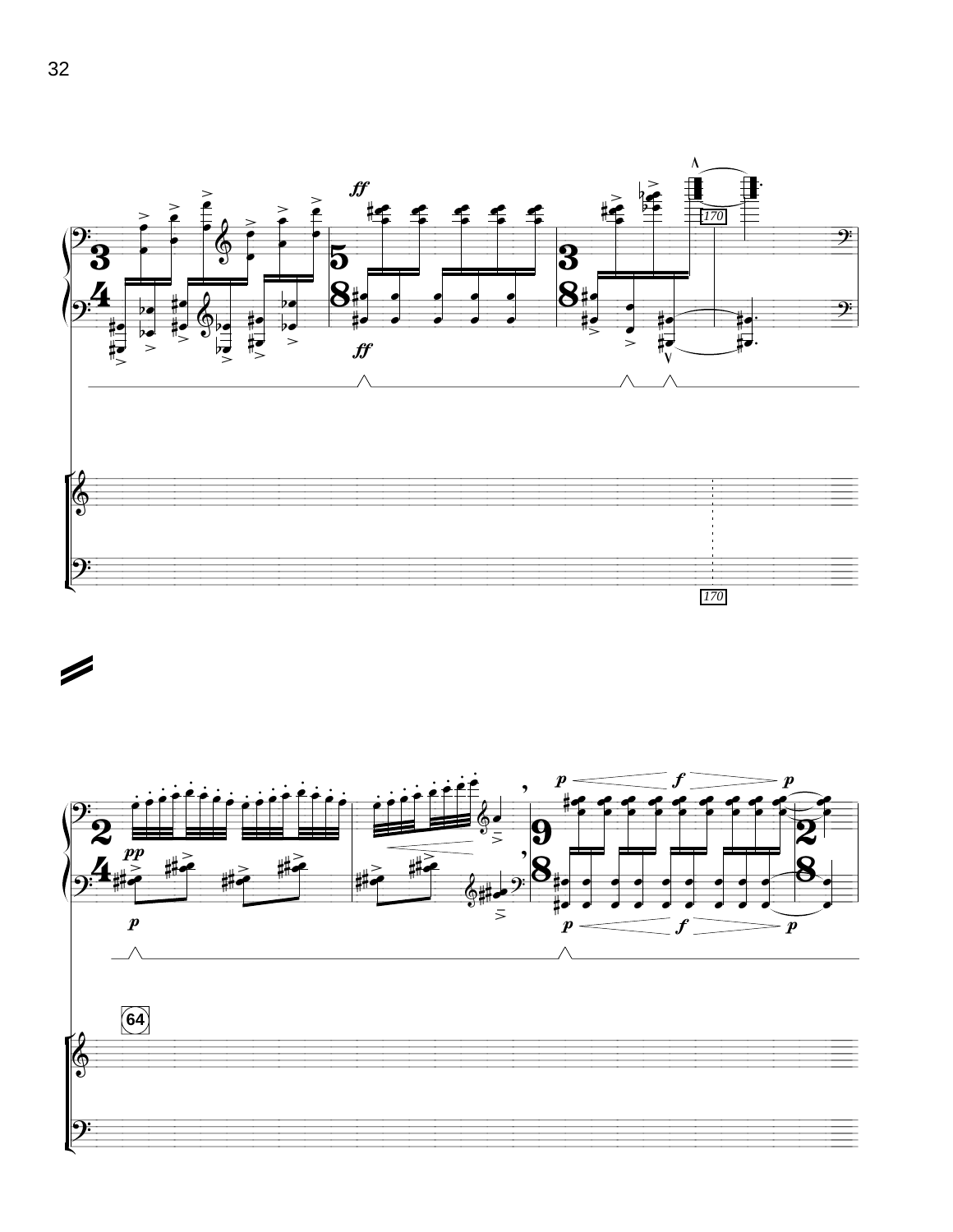

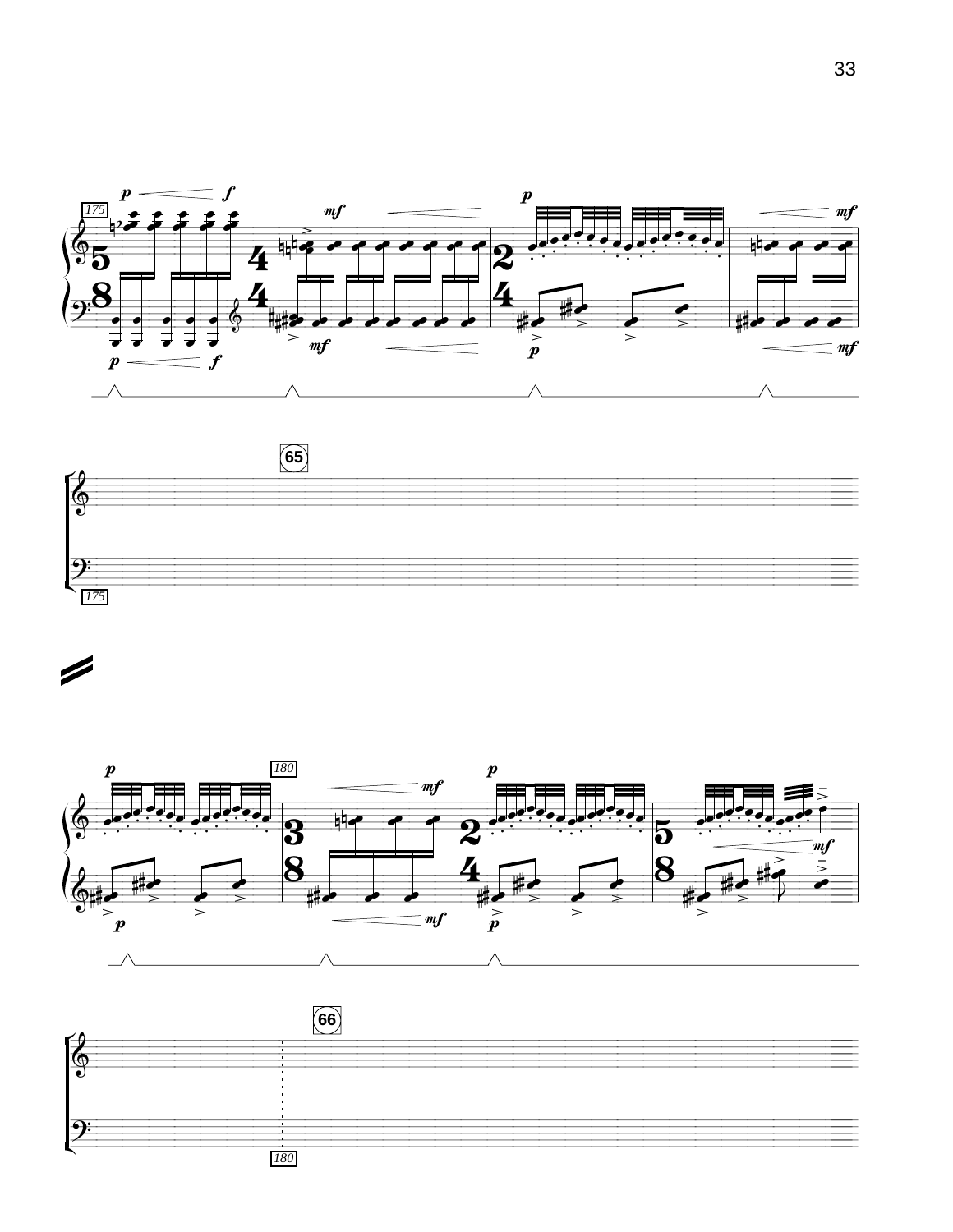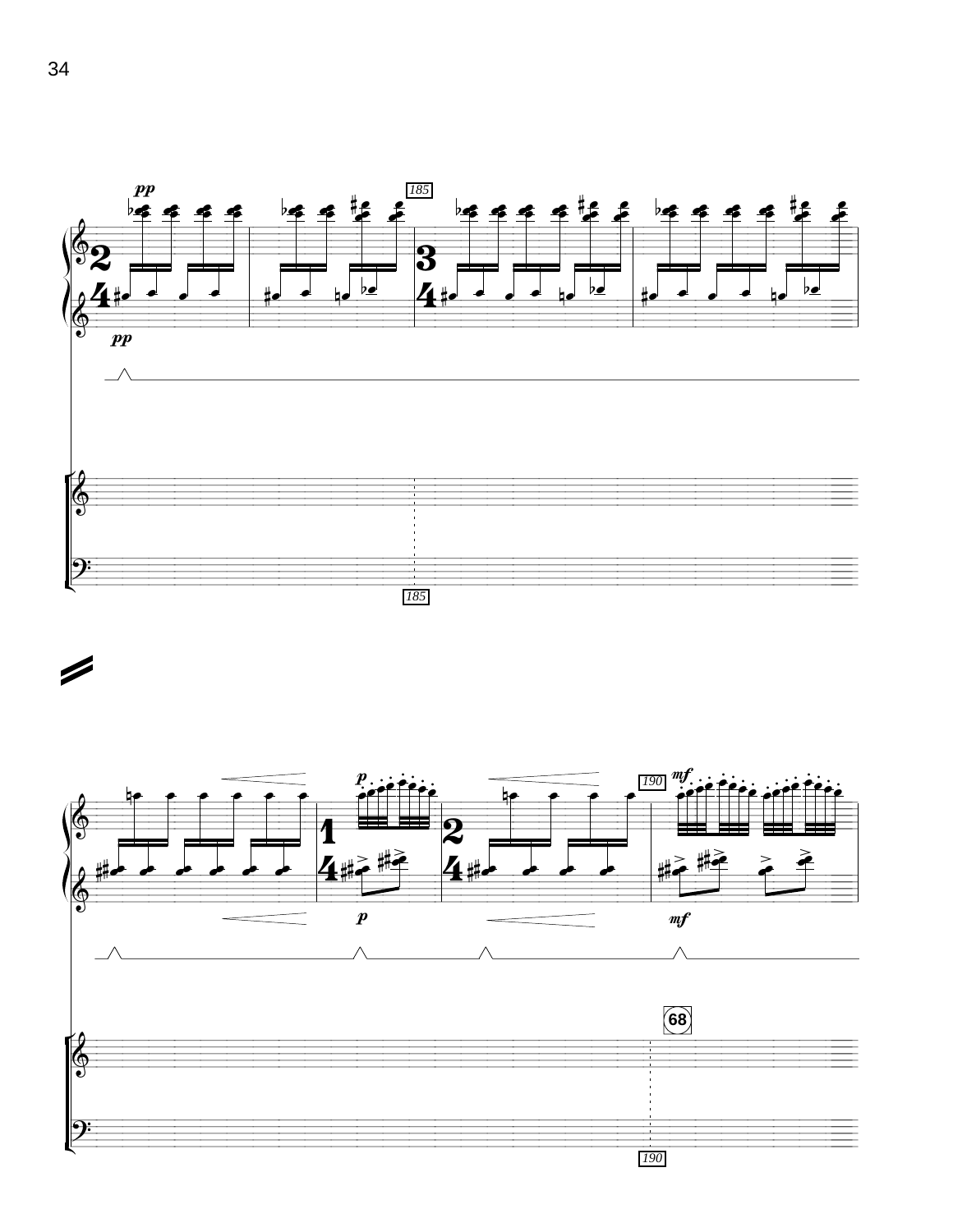

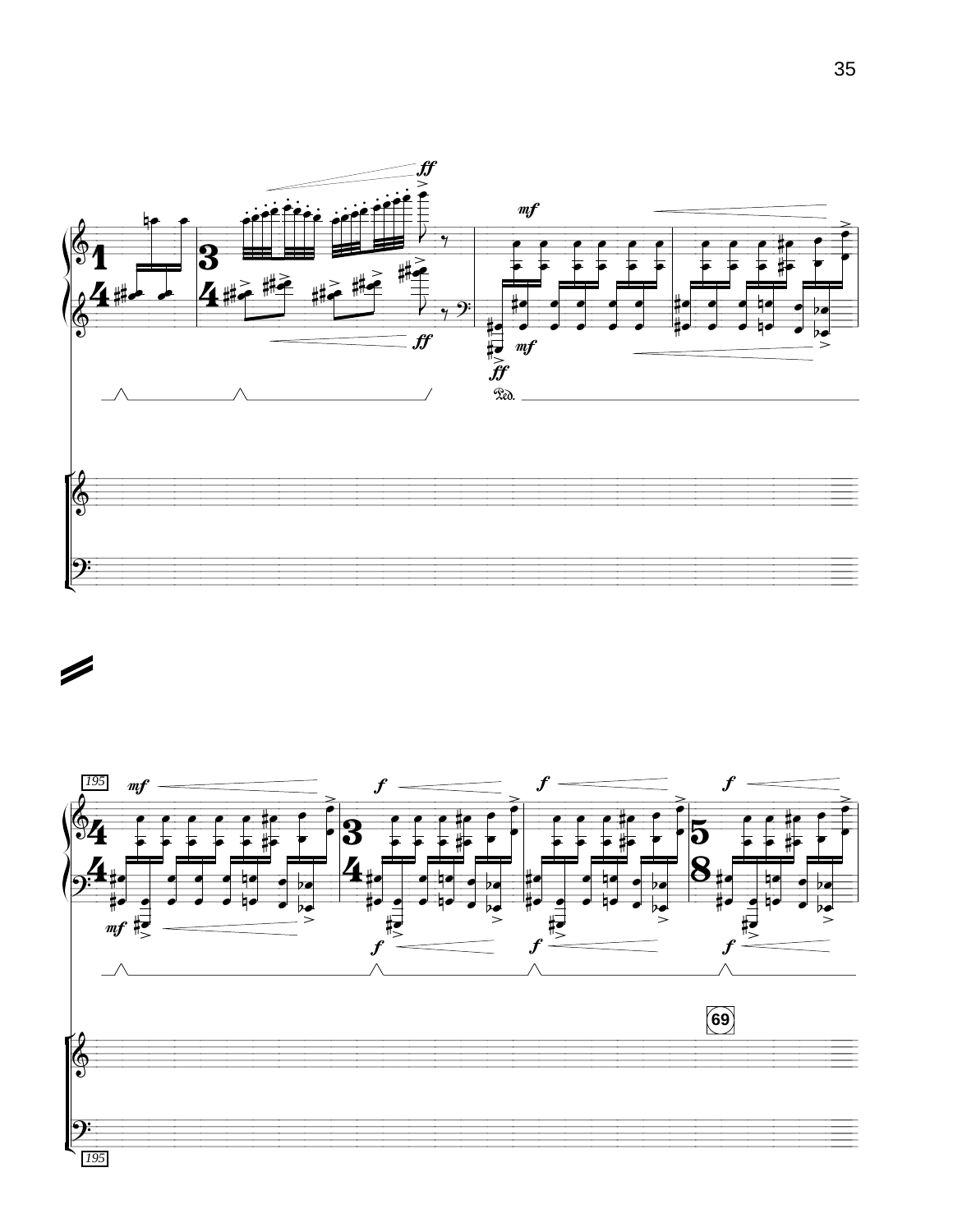

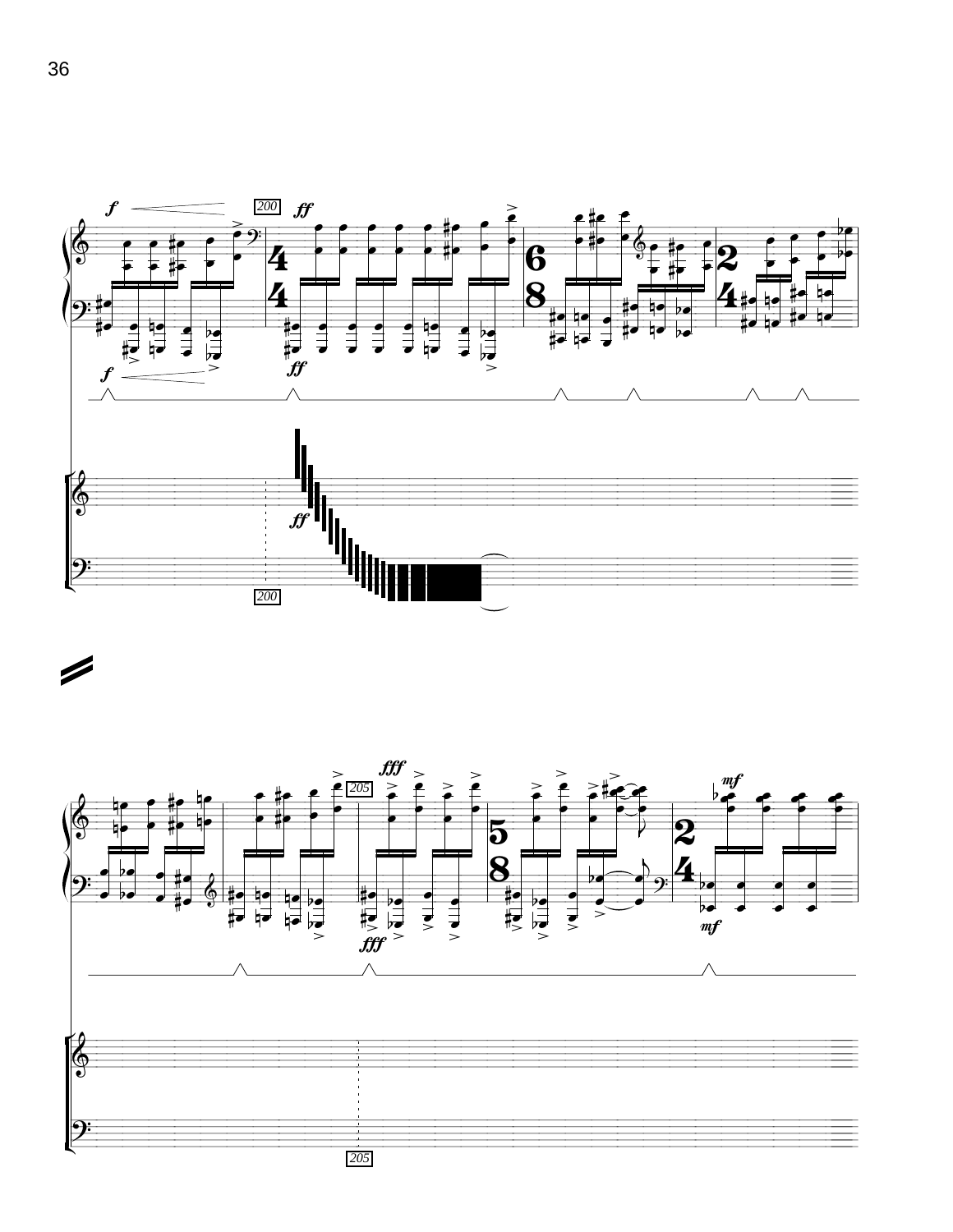

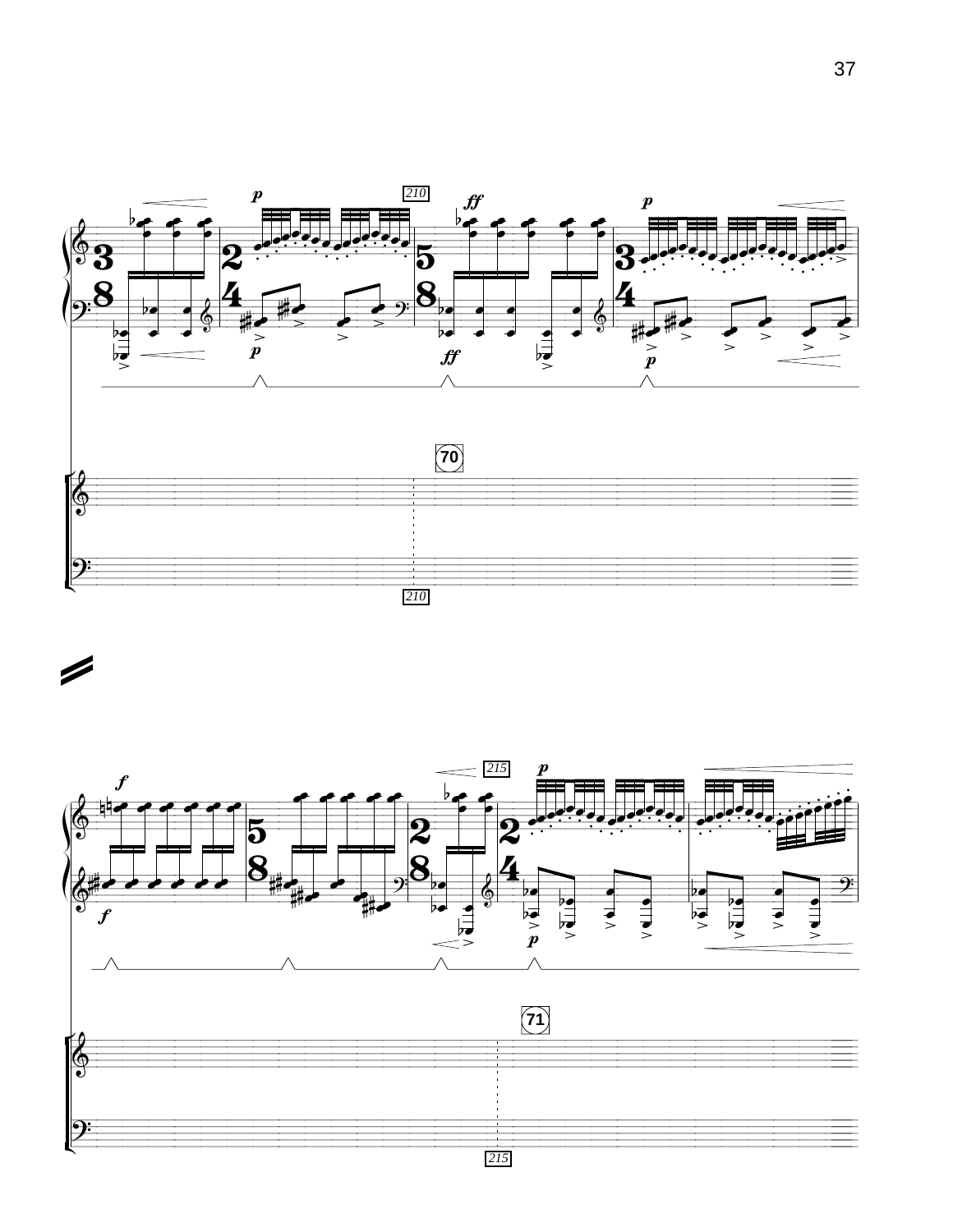

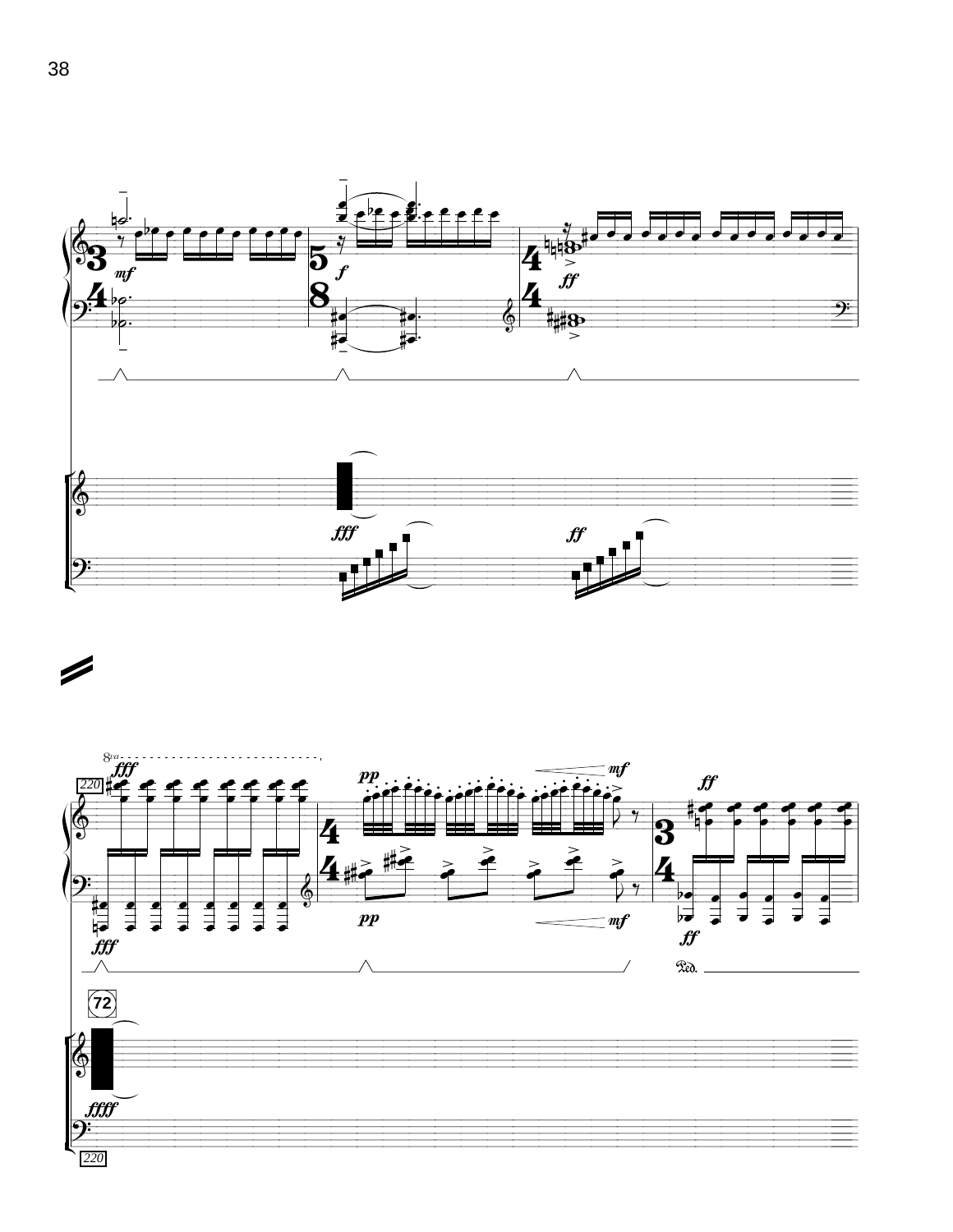

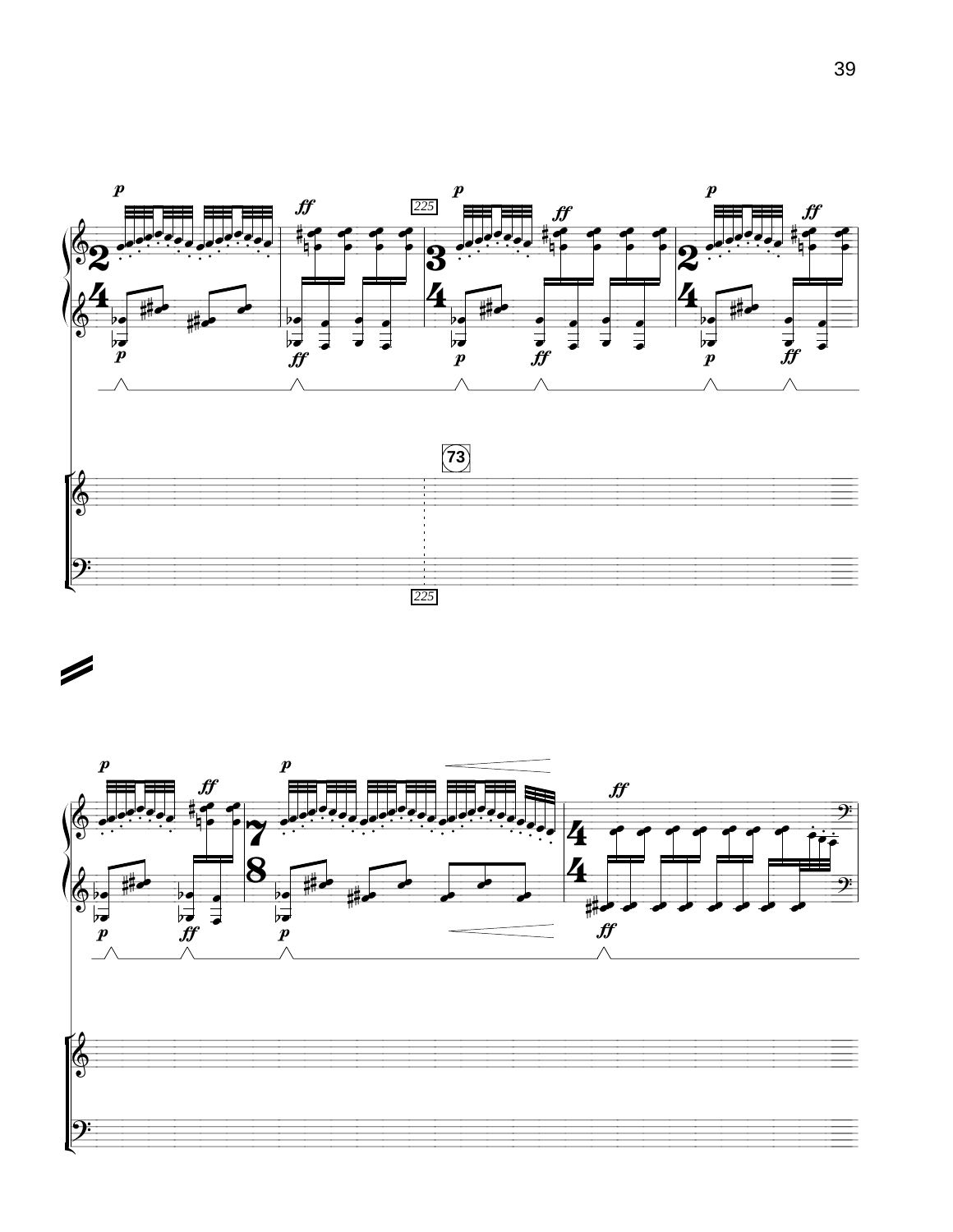



 $\overline{\phantom{a}}$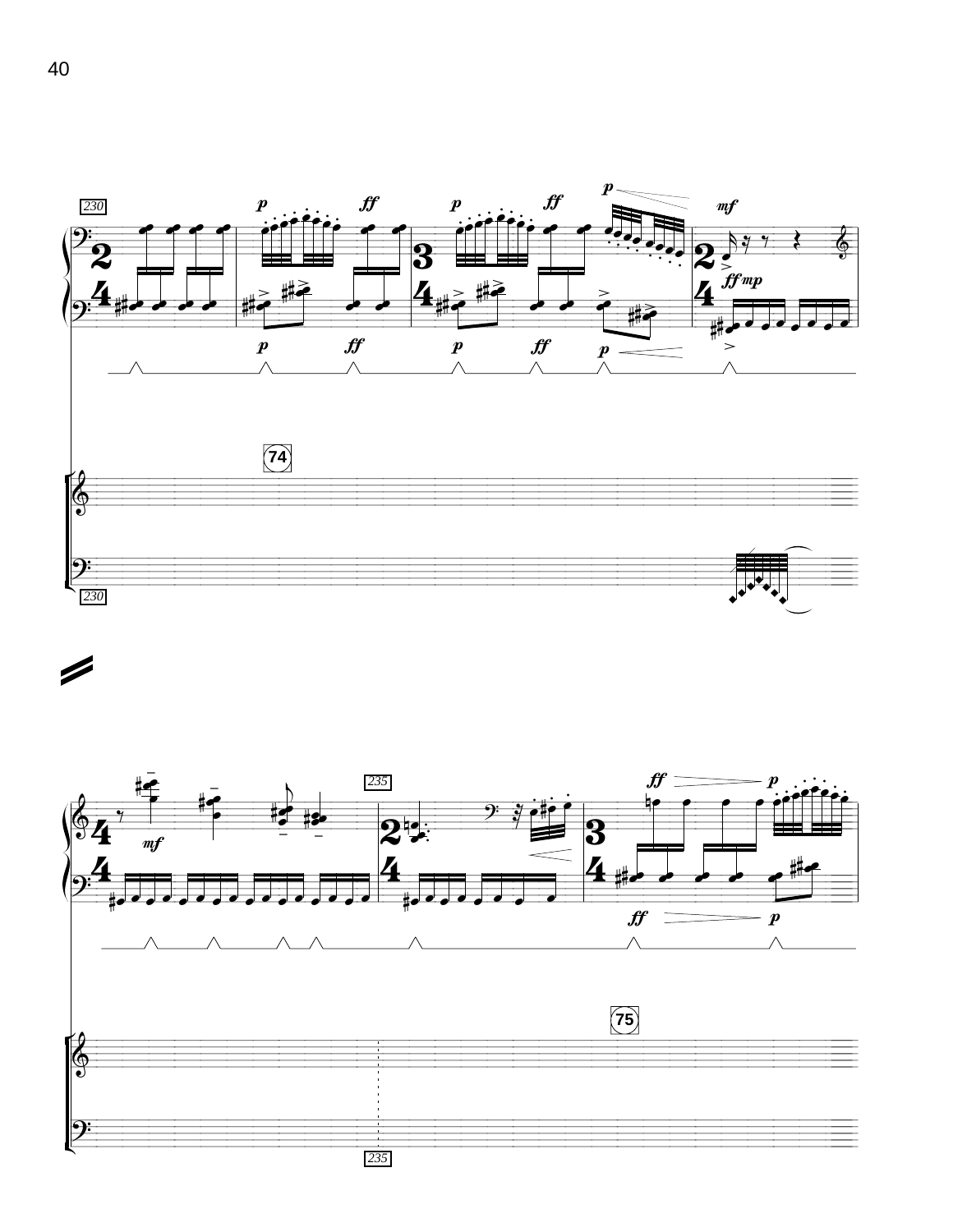

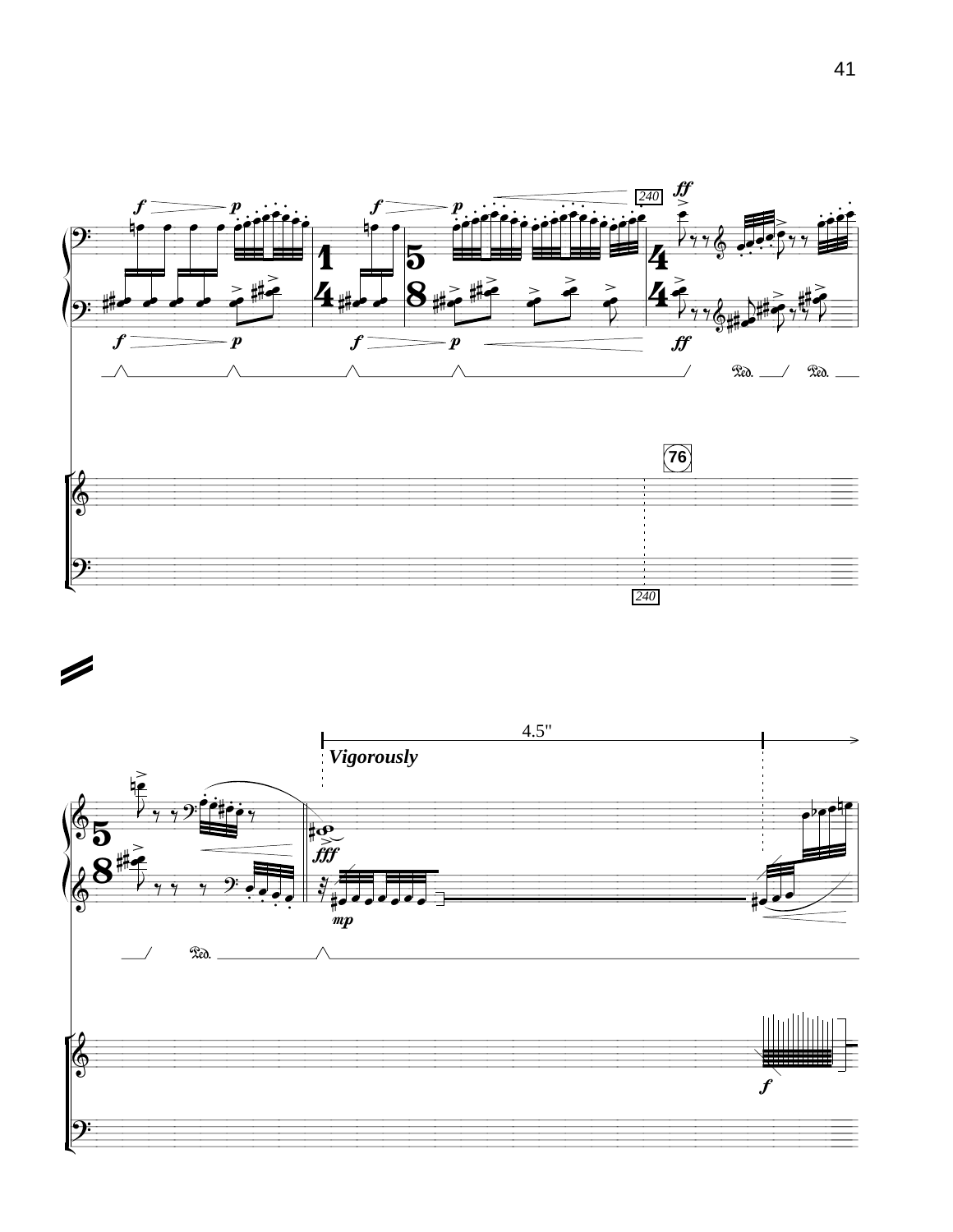

42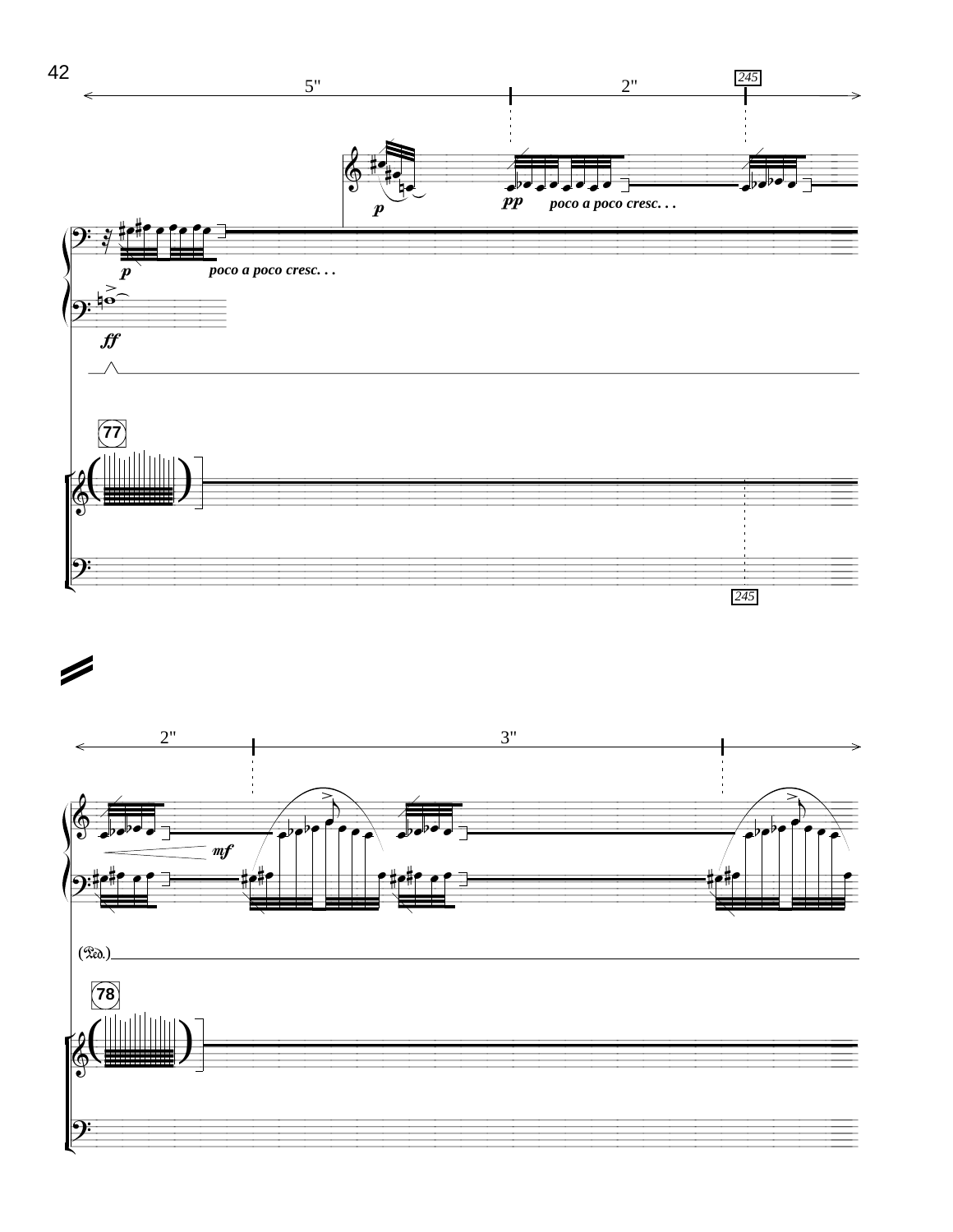

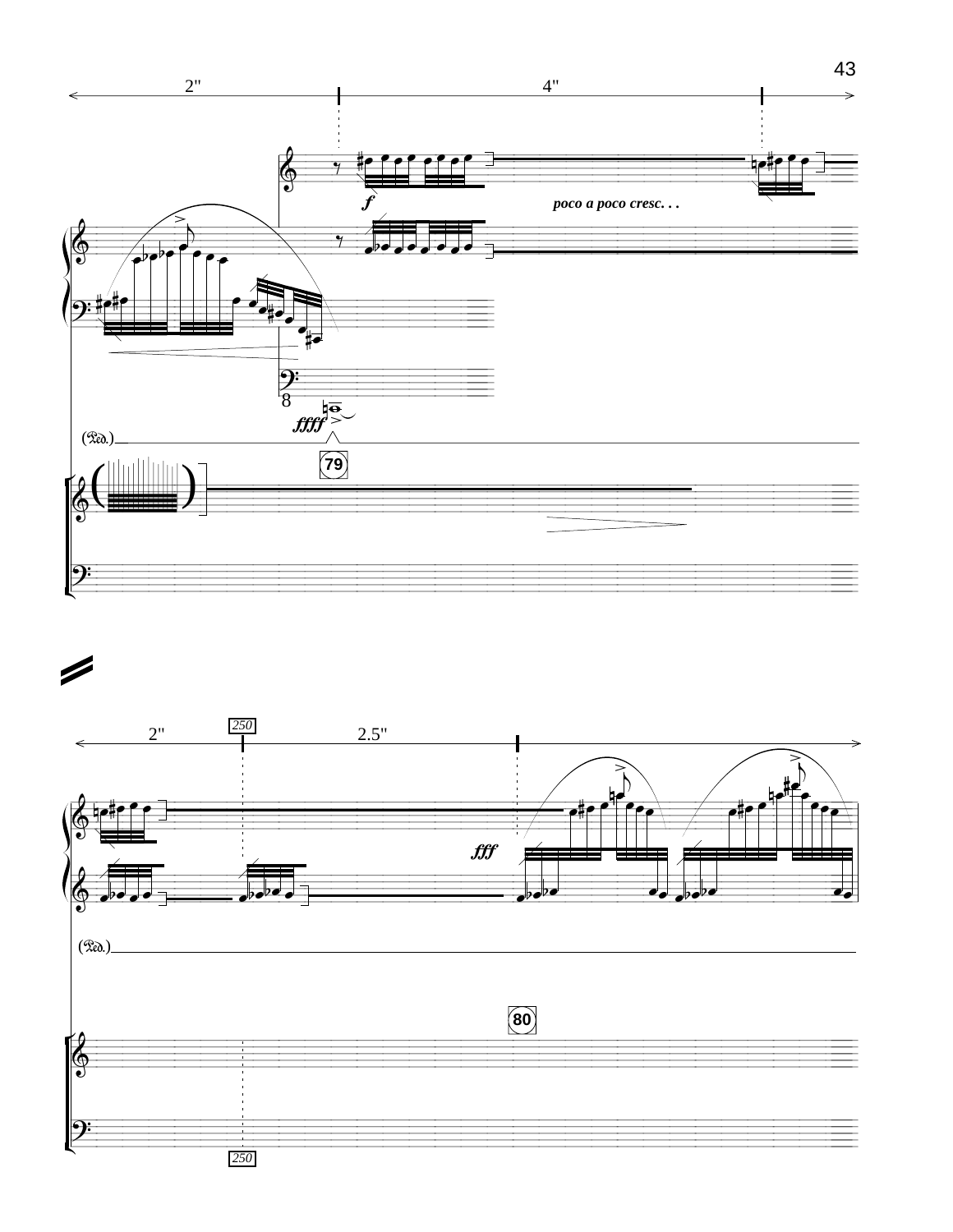

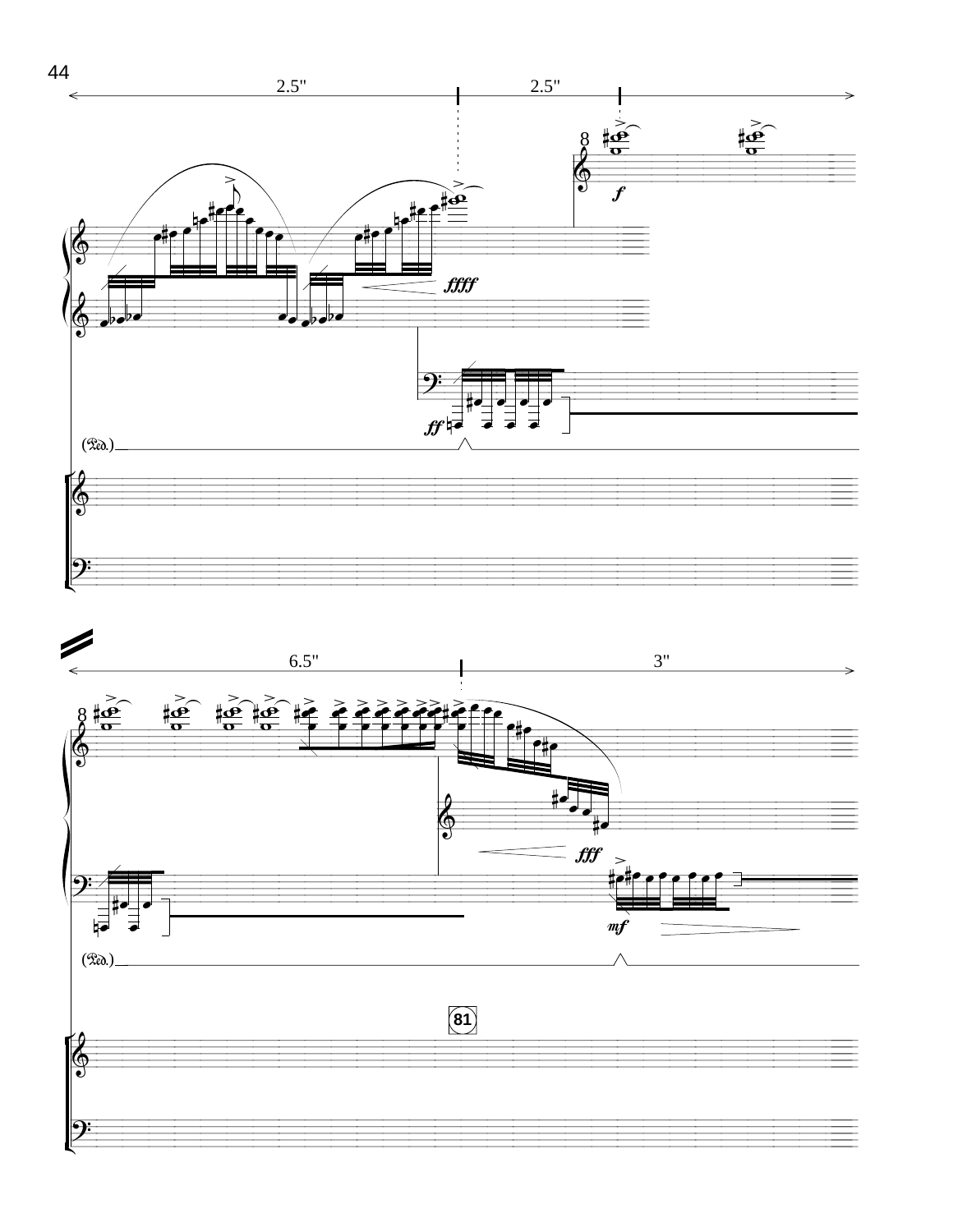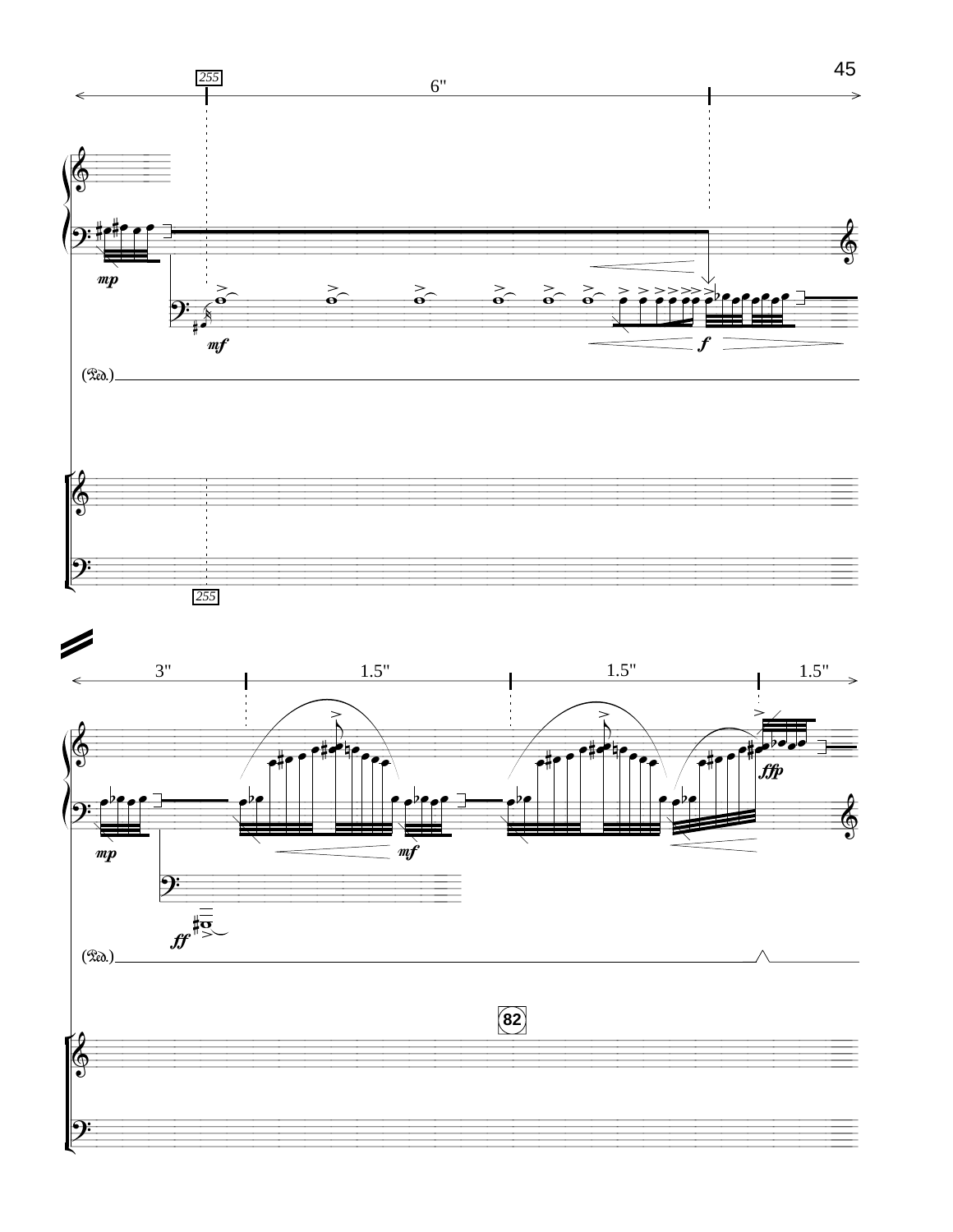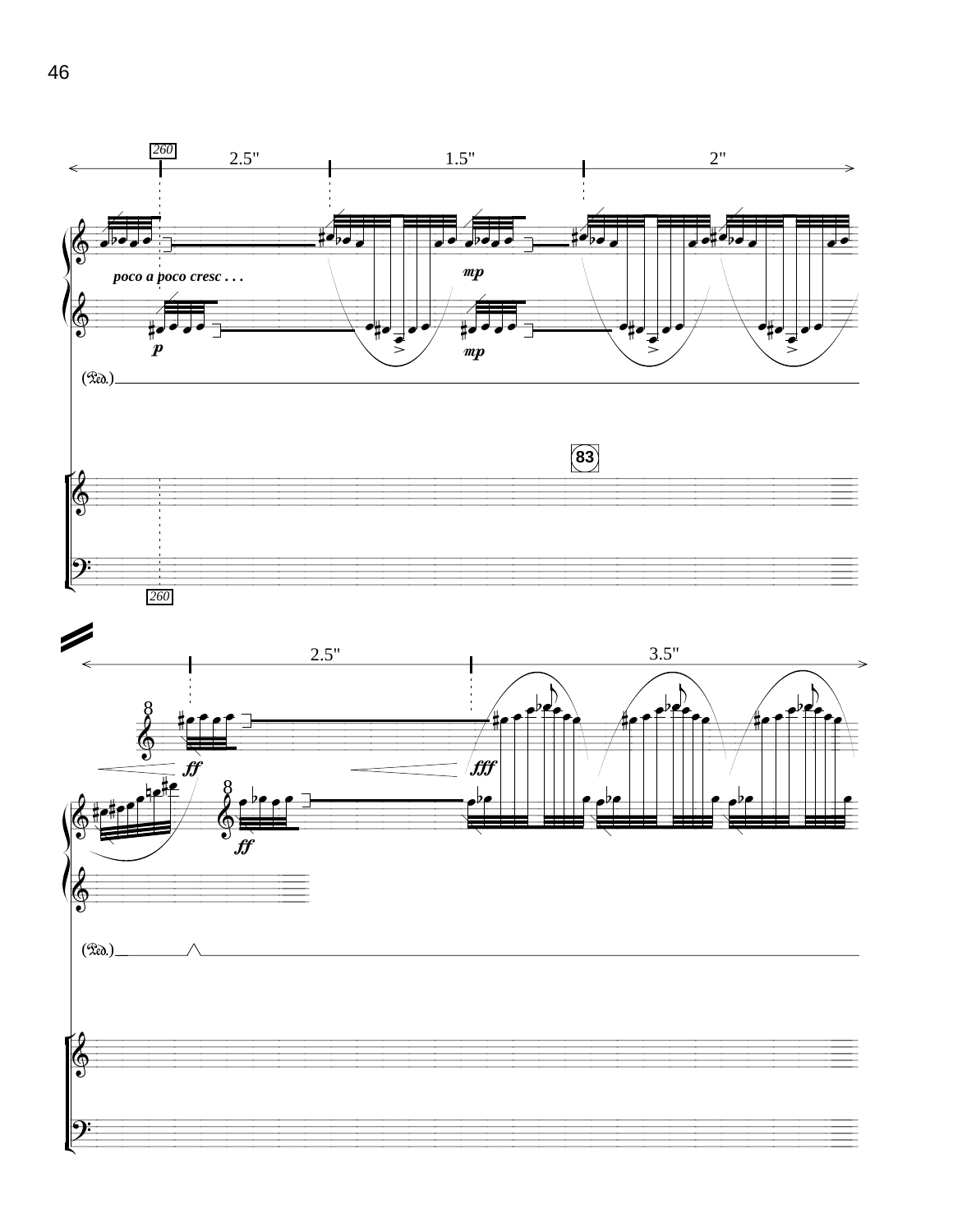